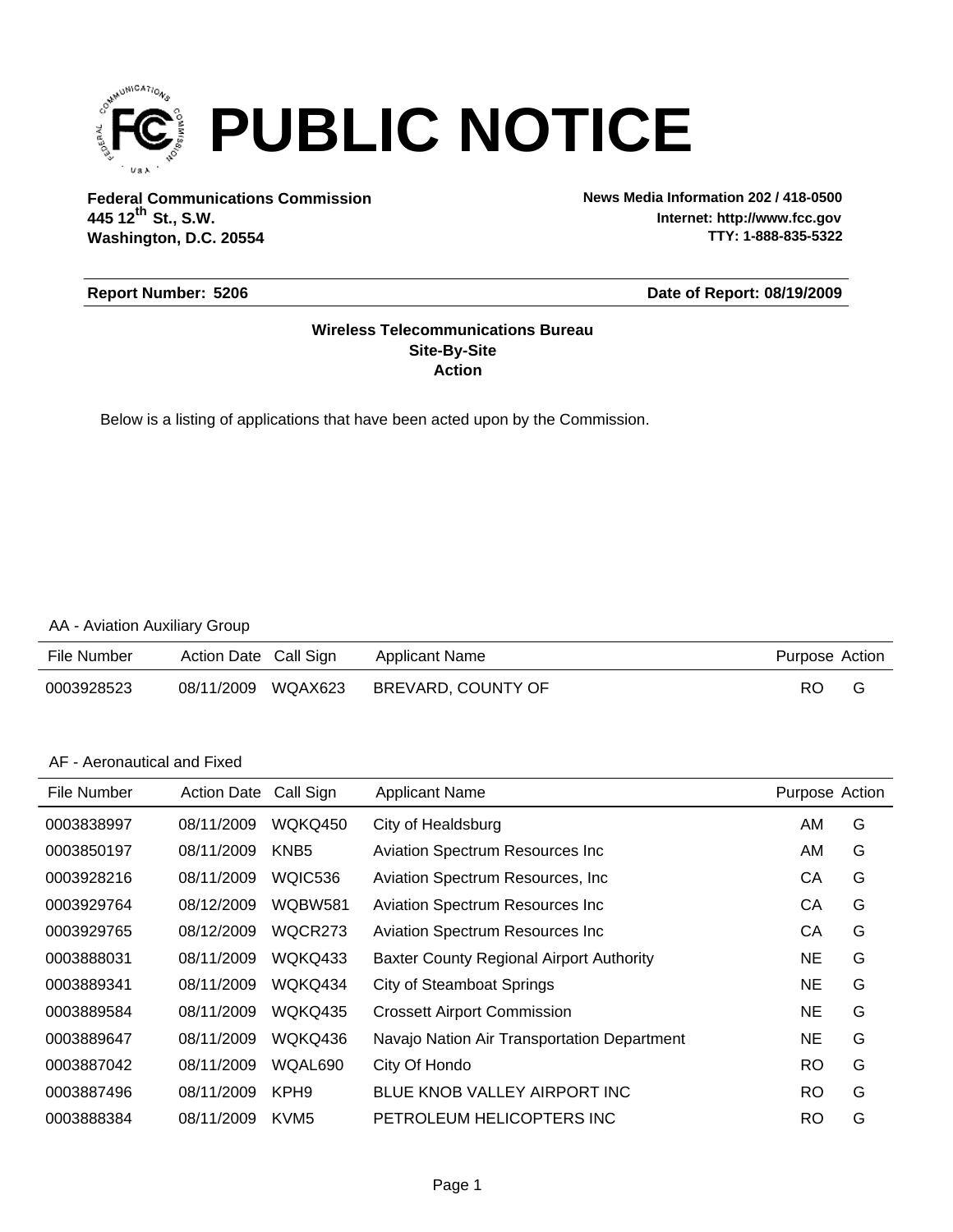### AF - Aeronautical and Fixed

| File Number | Action Date Call Sign | <b>Applicant Name</b> | Purpose Action |
|-------------|-----------------------|-----------------------|----------------|
| 0003890315  | 08/11/2009 WKJ3       | HENRY, COUNTY OF      | RO.            |

### AI - Aural Intercity Relay

| File Number | Action Date Call Sign | Applicant Name | Purpose Action |   |
|-------------|-----------------------|----------------|----------------|---|
| 0003907555  | WLO904<br>08/11/2009  | DELTA COLLEGE  | MD             | G |

#### AR - Aviation Radionavigation

| File Number | Action Date Call Sign |          | Applicant Name                   | Purpose Action |  |
|-------------|-----------------------|----------|----------------------------------|----------------|--|
| 0003931470  | 08/13/2009            | WRLO2086 | METROPOLITAN AIRPORTS COMMISSION | CА             |  |

#### AS - Aural Studio Transmitter Link

| File Number | <b>Action Date</b> | Call Sign      | <b>Applicant Name</b>                      | Purpose Action |   |
|-------------|--------------------|----------------|--------------------------------------------|----------------|---|
| 0003846352  | 08/11/2009         | WQKQ449        | <b>CCR-LAKE TAHOE IV, LLC</b>              | AM             | G |
| 0003906863  | 08/11/2009         | WQKQ488        | PRESCOTT VALLEY BROADCASTING CO. INC.      | AM             | G |
| 0003906874  | 08/11/2009         | WQKQ489        | PRESCOTT VALLEY BROADCASTING CO. INC.      | AM             | G |
| 0003930434  | 08/12/2009         | <b>WLP709</b>  | FLAGLER COUNTY BROADCASTING, LLC           | СA             | G |
| 0003907589  | 08/11/2009         | <b>WLJ550</b>  | <b>DELTA COLLEGE</b>                       | MD.            | G |
| 0003908256  | 08/12/2009         | WPTF367        | PATAPHYSICAL BROADCASTING FOUNDATION, INC. | MD.            | G |
| 0003908710  | 08/12/2009         | <b>WCQ477</b>  | CITICASTERS LICENSES, INC.                 | MD             | G |
| 0003909193  | 08/12/2009         | <b>WLP844</b>  | <b>GRENAX BROADCASTING II, LLC</b>         | MD.            | G |
| 0003909286  | 08/12/2009         | <b>WLF392</b>  | UNIVERSITY OF SOUTHERN CALIFORNIA          | MD.            | G |
| 0003908257  | 08/12/2009         | <b>WOKO558</b> | DAKOTA CIRCLE TIPI, INC                    | <b>NE</b>      | G |
| 0003910141  | 08/12/2009         | WQKQ538        | KMA BROADCASTING, L.P.                     | <b>NE</b>      | G |

| File Number | <b>Action Date</b> | Call Sign      | <b>Applicant Name</b>                                 | Purpose Action |   |
|-------------|--------------------|----------------|-------------------------------------------------------|----------------|---|
| 0003856369  | 08/11/2009         | <b>WPNF232</b> | <b>CCPR SERVICES INC</b>                              | AM             | G |
| 0003875593  | 08/12/2009         | <b>WMS807</b>  | Illinois Valley Cellular RSA 2-I Partnership          | AM             | G |
| 0003889906  | 08/11/2009         | WQKQ403        | TRILLION PARTNERS, INC.                               | AM             | G |
| 0003889908  | 08/11/2009         | WQJF699        | TRILLION PARTNERS, INC.                               | AM             | G |
| 0003889912  | 08/11/2009         | <b>WOJF710</b> | <b>TRILLION PARTNERS, INC.</b>                        | AM             | G |
| 0003930067  | 08/12/2009         | KYR94          | WESTERN WAHKIAKUM COUNTY TELEPHONE COMPAN CA          |                | D |
| 0003931644  | 08/13/2009         | WM.J200        | East Kentucky Network, LLC d/b/a Appalachian Wireless | СA             | G |
| 0003931645  | 08/13/2009         | WMK696         | East Kentucky Network, LLC d/b/a Appalachian Wireless | CA             | G |
| 0003931646  | 08/13/2009         | <b>WMK697</b>  | East Kentucky Network, LLC d/b/a Appalachian Wireless | CA             | G |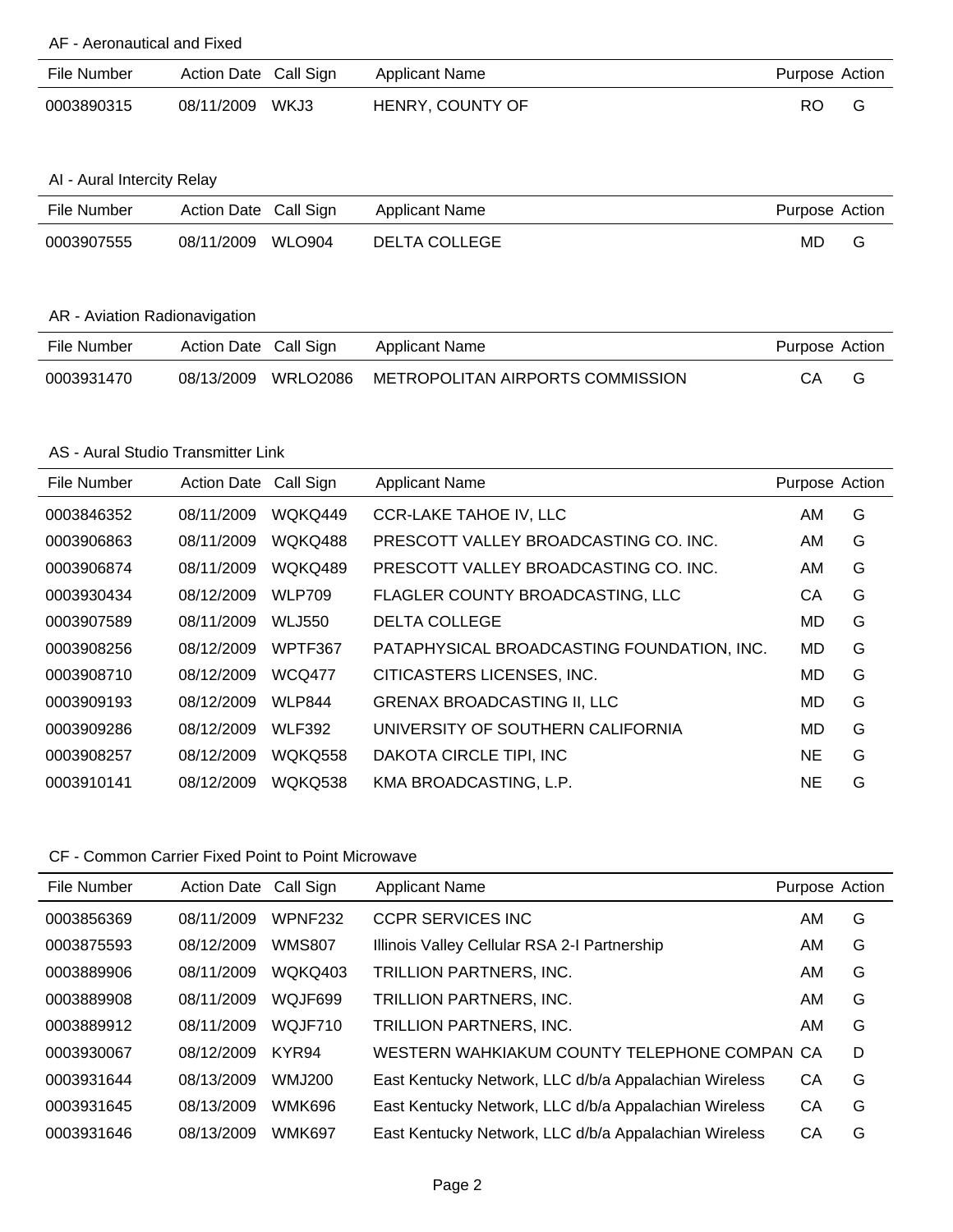| File Number | <b>Action Date</b> | Call Sign         | <b>Applicant Name</b>                                  | Purpose Action |   |
|-------------|--------------------|-------------------|--------------------------------------------------------|----------------|---|
| 0003931647  | 08/13/2009         | <b>WML940</b>     | East Kentucky Network, LLC d/b/a Appalachian Wireless  | CA             | G |
| 0003931648  | 08/13/2009         | <b>WML941</b>     | East Kentucky Network, LLC d/b/a Appalachian Wireless  | CA             | G |
| 0003931649  | 08/13/2009         | <b>WMN708</b>     | East Kentucky Network, LLC d/b/a Appalachian Wireless  | CA             | G |
| 0003931650  | 08/13/2009         | <b>WMN840</b>     | East Kentucky Network, LLC d/b/a Appalachian Wireless  | CA             | G |
| 0003931651  | 08/13/2009         | WPNE966           | East Kentucky Network, LLC d/b/a Appalachian Wireless  | CA             | G |
| 0003931652  | 08/13/2009         | WPNF238           | East Kentucky Network, LLC d/b/a Appalachian Wireless  | CA             | G |
| 0003932833  | 08/14/2009         | KJX31             | United Telephone Southeast LLC                         | CA             | G |
| 0003932835  | 08/14/2009         | WPW99             | United Telephone Southeast LLC                         | CA             | G |
| 0003933003  | 08/15/2009         | WQJL501           | <b>GTE Mobilnet of South Texas Limited Partnership</b> | CA             | G |
| 0003933032  | 08/15/2009         | <b>WML550</b>     | <b>AT&amp;T Mobility Texas LLC</b>                     | CA             | G |
| 0003933033  | 08/15/2009         | <b>WML552</b>     | <b>AT&amp;T Mobility Texas LLC</b>                     | CA             | G |
| 0003933283  | 08/15/2009         | WPNB521           | New Cingular Wireless PCS, LLC                         | CA             | G |
| 0003875594  | 08/10/2009         | <b>WMS808</b>     | Illinois Valley Cellular RSA 2-I Partnership           | MD             | G |
| 0003875595  | 08/10/2009         | <b>WMS806</b>     | Illinois Valley Cellular RSA 2-I Partnership           | MD             | G |
| 0003883764  | 08/11/2009         | WQGZ309           | <b>Cox Communications Kansas LLC</b>                   | <b>MD</b>      | G |
| 0003884156  | 08/11/2009         | WQGZ588           | <b>Cox Communications Kansas LLC</b>                   | MD             | G |
| 0003886557  | 08/11/2009         | <b>WHA717</b>     | USCOC OF CENTRAL ILLINOIS, LLC                         | MD             | G |
| 0003886564  | 08/11/2009         | <b>WHA716</b>     | USCOC OF CENTRAL ILLINOIS, LLC                         | MD             | G |
| 0003886566  | 08/11/2009         | <b>WMM935</b>     | Visalia Cellular Telephone Company                     | <b>MD</b>      | G |
| 0003886579  | 08/11/2009         | <b>WMN754</b>     | Visalia Cellular Telephone Company                     | MD             | G |
| 0003886786  | 08/11/2009         | KPY57             | <b>Qwest Corporation</b>                               | MD             | G |
| 0003887143  | 08/11/2009         | KPY70             | <b>Qwest Corporation</b>                               | MD             | G |
| 0003887182  | 08/11/2009         | WPOS319           | USCOC OF CENTRAL ILLINOIS, LLC                         | MD             | G |
| 0003887184  | 08/11/2009         | <b>WMN637</b>     | CCPR Services, Inc.                                    | MD             | G |
| 0003887365  | 08/11/2009 WQHS336 |                   | Xpressweb Internet Services, Inc.                      | MD             | G |
| 0003887414  | 08/11/2009         | WQHB307           | Smith Bagley Inc DBA Cellular One of NE Arizona        | MD             | G |
| 0003887717  | 08/11/2009         | WPNM631           | USCOC OF CENTRAL ILLINOIS, LLC                         | MD             | G |
| 0003887730  | 08/11/2009         | WPNC560           | USCOC OF CENTRAL ILLINOIS, LLC                         | MD             | G |
| 0003887813  | 08/11/2009         | WCU233            | <b>Qwest Corporation</b>                               | MD             | G |
| 0003887866  | 08/11/2009         | KLU <sub>55</sub> | <b>Qwest Corporation</b>                               | MD             | G |
| 0003887923  | 08/11/2009         | WPNL519           | NH #1 RURAL CELLULAR, INC.                             | MD             | G |
| 0003888130  | 08/11/2009         | WQHE238           | NEW CINGULAR WIRELESS PCS, LLC                         | MD             | G |
| 0003888179  | 08/11/2009         | <b>WLV216</b>     | NEW CINGULAR WIRELESS PCS, LLC                         | MD             | G |
| 0003888202  | 08/11/2009         | WQED608           | FARMERS CELLULAR TELEPHONE COMANY, INC.                | MD             | G |
| 0003888406  | 08/11/2009         | WQJQ982           | NEXTLINK WIRELESS INC.                                 | MD             | G |
| 0003888409  | 08/11/2009         | WQJE910           | NEXTLINK WIRELESS INC.                                 | MD             | G |
| 0003888886  | 08/11/2009         | <b>WLU612</b>     | NEW CINGULAR WIRELESS PCS, LLC                         | MD             | G |
| 0003888912  | 08/11/2009         | <b>WMS909</b>     | NEW CINGULAR WIRELESS PCS, LLC                         | MD             | G |
| 0003888934  | 08/11/2009         | WQJG362           | RCC Minnesota, Inc.                                    | MD             | G |
| 0003888948  | 08/11/2009         | <b>WMS908</b>     | NEW CINGULAR WIRELESS PCS, LLC                         | MD             | G |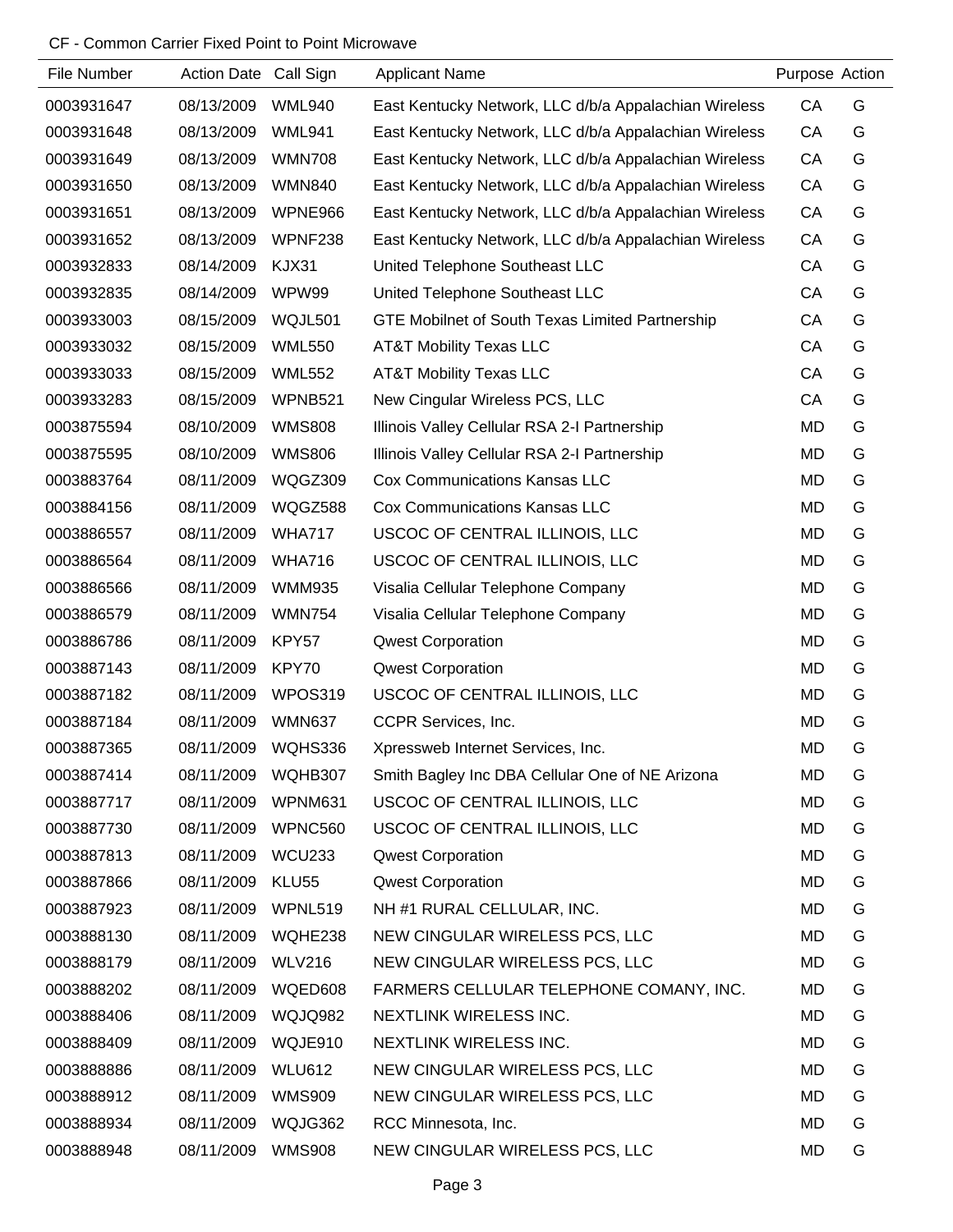| File Number | Action Date Call Sign |               | <b>Applicant Name</b>                            | Purpose Action |   |
|-------------|-----------------------|---------------|--------------------------------------------------|----------------|---|
| 0003888960  | 08/11/2009            | <b>WMS949</b> | RCC Minnesota, Inc.                              | MD             | G |
| 0003889008  | 08/11/2009            | WQJG363       | RCC Minnesota, Inc.                              | MD             | G |
| 0003889013  | 08/11/2009            | WPXM420       | <b>IOWA RSA NO. 12 LIMITED PARTNERSHIP</b>       | MD             | G |
| 0003889197  | 08/11/2009            | WQDD968       | FIBERTOWER NETWORK SERVICES CORP.                | MD             | G |
| 0003889199  | 08/11/2009            | WQEP700       | FiberTower Network Services Corp.                | MD             | G |
| 0003889303  | 08/11/2009            | WQDT267       | USCOC OF GREATER MISSOURI, LLC                   | MD             | G |
| 0003889304  | 08/11/2009            | WQGG373       | <b>Wiline Networks Inc.</b>                      | MD             | G |
| 0003889331  | 08/11/2009            | <b>WMK501</b> | LOS ANGELES SMSA LIMITED PARTNERSHIP             | MD             | G |
| 0003889425  | 08/11/2009            | WPWX440       | Los Angeles SMSA Limited Partnership             | MD             | G |
| 0003889858  | 08/11/2009            | <b>WMN453</b> | CCPR of the Virgin Islands, Inc.                 | MD             | G |
| 0003889963  | 08/11/2009            | WQBE744       | CCPR OF THE VIRGIN ISLANDS, INC.                 | MD             | G |
| 0003890030  | 08/11/2009            | WPVU893       | CCPR Services, Inc.                              | MD             | G |
| 0003890057  | 08/11/2009            | <b>WLM472</b> | Verizon Wireless (VAW) LLC                       | MD             | G |
| 0003890156  | 08/11/2009            | WPNH414       | CCPR Services, Inc.                              | MD             | G |
| 0003890167  | 08/11/2009            | WQDA736       | UNITED STATES CELLULAR OPERATING COMPANY LLC MD  |                | G |
| 0003890168  | 08/11/2009            | WQHP961       | Telecom Transport Management, Inc.               | MD             | G |
| 0003890185  | 08/11/2009            | <b>WMQ380</b> | Verizon Wireless (VAW) LLC                       | MD             | G |
| 0003890188  | 08/11/2009            | <b>WML359</b> | Verizon Wireless (VAW) LLC                       | MD             | G |
| 0003890193  | 08/11/2009            | <b>WLT290</b> | Athens Cellular, Inc.                            | MD             | G |
| 0003890196  | 08/11/2009            | <b>WHC987</b> | Athens Cellular, Inc.                            | MD             | G |
| 0003890225  | 08/11/2009            | WQJS436       | Telecom Transport Management, Inc.               | MD             | G |
| 0003890437  | 08/11/2009            | <b>WMM400</b> | Verizon Wireless (VAW) LLC                       | MD             | G |
| 0003890547  | 08/11/2009            | WPRV560       | Athens Cellular, Inc.                            | MD             | G |
| 0003890628  | 08/11/2009            | WLL644        | GTE MOBILNET OF SOUTH TEXAS LIMITED PARTNERSH MD |                | G |
| 0003890634  | 08/11/2009            | WQKG642       | GTE Mobilnet of South Texas Limited Partnership  | MD             | G |
| 0003890661  | 08/11/2009            | WLM474        | Verizon Wireless (VAW) LLC                       | MD             | G |
| 0003890664  | 08/11/2009            | <b>WLM471</b> | Verizon Wireless (VAW) LLC                       | MD             | G |
| 0003890667  | 08/11/2009            | <b>WLM479</b> | Verizon Wireless (VAW) LLC                       | MD             | G |
| 0003890670  | 08/11/2009            | <b>WHF549</b> | Verizon Wireless (VAW) LLC                       | MD             | G |
| 0003890704  | 08/11/2009            | WQIK456       | Smith Bagley Inc DBA Cellular One of NE Arizona  | <b>MD</b>      | G |
| 0003890787  | 08/11/2009            | <b>WAT989</b> | ALASCOM, INC.                                    | MD             | G |
| 0003890788  | 08/11/2009            | <b>WAT992</b> | ALASCOM, INC.                                    | MD             | G |
| 0003890801  | 08/11/2009            | WQIL570       | Smith Bagley Inc DBA Cellular One of NE Arizona  | <b>MD</b>      | G |
| 0003890842  | 08/11/2009            | WQJH547       | Smith Bagley Inc DBA Cellular One of NE Arizona  | MD             | G |
| 0003886397  | 08/11/2009            | WQKQ392       | TEXAHOMA CELLULAR LIMITED PARTNERSHIP            | <b>NE</b>      | G |
| 0003886555  | 08/11/2009            | WQKQ374       | <b>AT&amp;T Mobility Texas LLC</b>               | <b>NE</b>      | G |
| 0003886561  | 08/11/2009            | WQKQ373       | <b>AT&amp;T Mobility Texas LLC</b>               | <b>NE</b>      | G |
| 0003886715  | 08/11/2009            | WQKQ365       | New Cingular Wireless PCS, LLC                   | <b>NE</b>      | G |
| 0003886718  | 08/11/2009            | WQKQ363       | New Cingular Wireless PCS, LLC                   | <b>NE</b>      | G |
| 0003886726  | 08/11/2009            | WQKQ364       | New Cingular Wireless PCS, LLC                   | <b>NE</b>      | G |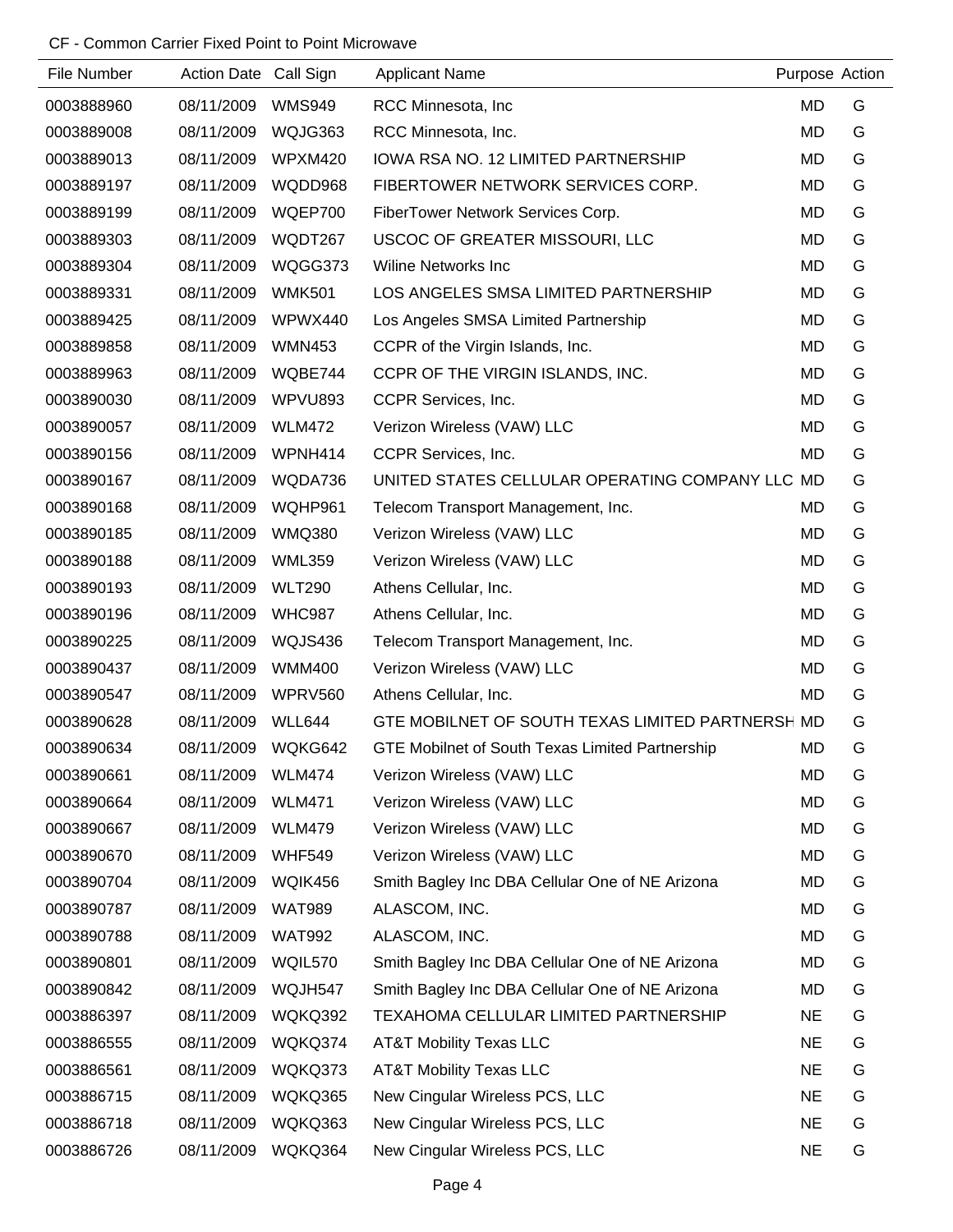| File Number | Action Date Call Sign |         | <b>Applicant Name</b>                                          | Purpose Action |   |
|-------------|-----------------------|---------|----------------------------------------------------------------|----------------|---|
| 0003886728  | 08/11/2009            | WQKQ359 | New Cingular Wireless PCS, LLC                                 | <b>NE</b>      | G |
| 0003887149  | 08/11/2009            | WQKQ396 | <b>CCPR SERVICES INC.</b>                                      | <b>NE</b>      | G |
| 0003887187  | 08/11/2009            | WQKQ367 | USCOC OF CENTRAL ILLINOIS, LLC                                 | <b>NE</b>      | G |
| 0003887201  | 08/11/2009            | WQKQ376 | <b>CCPR SERVICES, INC</b>                                      | <b>NE</b>      | G |
| 0003887245  | 08/11/2009            | WQKQ377 | <b>CCPR SERVICES, INC</b>                                      | <b>NE</b>      | G |
| 0003887330  | 08/11/2009            | WQKQ378 | <b>CCPR SERVICES, INC</b>                                      | <b>NE</b>      | G |
| 0003887337  | 08/11/2009            | WQKQ379 | <b>CCPR SERVICES, INC</b>                                      | <b>NE</b>      | G |
| 0003887360  | 08/11/2009            | WQKQ380 | <b>CCPR SERVICES, INC</b>                                      | <b>NE</b>      | G |
| 0003887364  | 08/11/2009            | WQKQ368 | Xpressweb Internet Services, Inc.                              | <b>NE</b>      | G |
| 0003887407  | 08/11/2009            | WQKQ369 | Smith Bagley Inc DBA Cellular One of NE Arizona Director of NE |                | G |
| 0003887807  | 08/11/2009            | WQKQ381 | <b>CCPR SERVICES, INC</b>                                      | <b>NE</b>      | G |
| 0003887830  | 08/11/2009            | WQKQ382 | <b>CCPR SERVICES, INC</b>                                      | <b>NE</b>      | G |
| 0003887888  | 08/11/2009            | WQKQ357 | NH #1 RURAL CELLULAR, INC.                                     | <b>NE</b>      | G |
| 0003887989  | 08/11/2009            | WQKQ372 | Edge Wireless, LLC                                             | <b>NE</b>      | G |
| 0003887993  | 08/11/2009            | WQKQ360 | New Cingular Wireless PCS, LLC                                 | <b>NE</b>      | G |
| 0003888339  | 08/11/2009            | WQKQ366 | FARMERS CELLULAR TELEPHONE COMPANY, INC.                       | <b>NE</b>      | G |
| 0003888782  | 08/11/2009            | WQKQ389 | Verizon Wireless (VAW) LLC                                     | <b>NE</b>      | G |
| 0003888800  | 08/11/2009            | WQKQ390 | Verizon Wireless (VAW) LLC                                     | <b>NE</b>      | G |
| 0003889188  | 08/11/2009            | WQKQ358 | IOWA RSA NO. 12 LIMITED PARTNERSHIP                            | <b>NE</b>      | G |
| 0003889190  | 08/11/2009            | WQKQ426 | Copper Valley Telephone Cooperative, Inc.                      | <b>NE</b>      | G |
| 0003889191  | 08/11/2009            | WQKQ427 | Copper Valley Telephone Cooperative, Inc.                      | <b>NE</b>      | G |
| 0003889307  | 08/11/2009            | WQKQ387 | USCOC OF GREATER MISSOURI, LLC                                 | <b>NE</b>      | G |
| 0003889311  | 08/11/2009            | WQKQ370 | WiLine Networks Inc.                                           | <b>NE</b>      | G |
| 0003889313  | 08/11/2009            | WQKQ386 | USCOC OF GREATER MISSOURI, LLC                                 | <b>NE</b>      | G |
| 0003889328  | 08/11/2009            | WQKQ385 | USCOC OF GREATER MISSOURI, LLC                                 | <b>NE</b>      | G |
| 0003889585  | 08/11/2009            | WQKQ353 | CenturyTel of Washington, Inc.                                 | <b>NE</b>      | G |
| 0003889590  | 08/11/2009            | WQKQ388 | CenturyTel of Washington, Inc.                                 | <b>NE</b>      | G |
| 0003889889  | 08/11/2009            | WQKQ401 | CCPR OF THE VIRGIN ISLANDS, INC.                               | <b>NE</b>      | G |
| 0003889974  | 08/11/2009            | WQKQ400 | CCPR OF THE VIRGIN ISLANDS, INC                                | NE             | G |
| 0003890061  | 08/11/2009            | WQKQ391 | Verizon Wireless (VAW) LLC                                     | <b>NE</b>      | G |
| 0003890126  | 08/11/2009            | WQKQ383 | <b>CCPR Services, Inc.</b>                                     | <b>NE</b>      | G |
| 0003890139  | 08/11/2009            | WQKQ384 | <b>CCPR Services, Inc.</b>                                     | <b>NE</b>      | G |
| 0003890169  | 08/11/2009            | WQKQ402 | <b>CCPR SERVICES, INC</b>                                      | <b>NE</b>      | G |
| 0003890222  | 08/11/2009            | WQKQ361 | UNITED STATES CELLULAR OPERATING COMPANY LLC NE                |                | G |
| 0003890295  | 08/11/2009            | WQKQ362 | UNITED STATES CELLULAR OPERATING COMPANY LLC NE                |                | G |
| 0003890713  | 08/11/2009            | WQKQ395 | Smith Bagley Inc DBA Cellular One of NE Arizona                | NE             | G |
| 0003890726  | 08/11/2009            | WQKQ393 | Smith Bagley Inc DBA Cellular One of NE Arizona                | <b>NE</b>      | G |
| 0003890782  | 08/11/2009            | WQKQ394 | Smith Bagley Inc DBA Cellular One of NE Arizona                | NE             | G |
| 0003890855  | 08/11/2009            | WQKQ398 | Smith Bagley Inc DBA Cellular One of NE Arizona                | NE             | G |
| 0003890857  | 08/11/2009            | WQKQ399 | Smith Bagley Inc DBA Cellular One of NE Arizona                | <b>NE</b>      | G |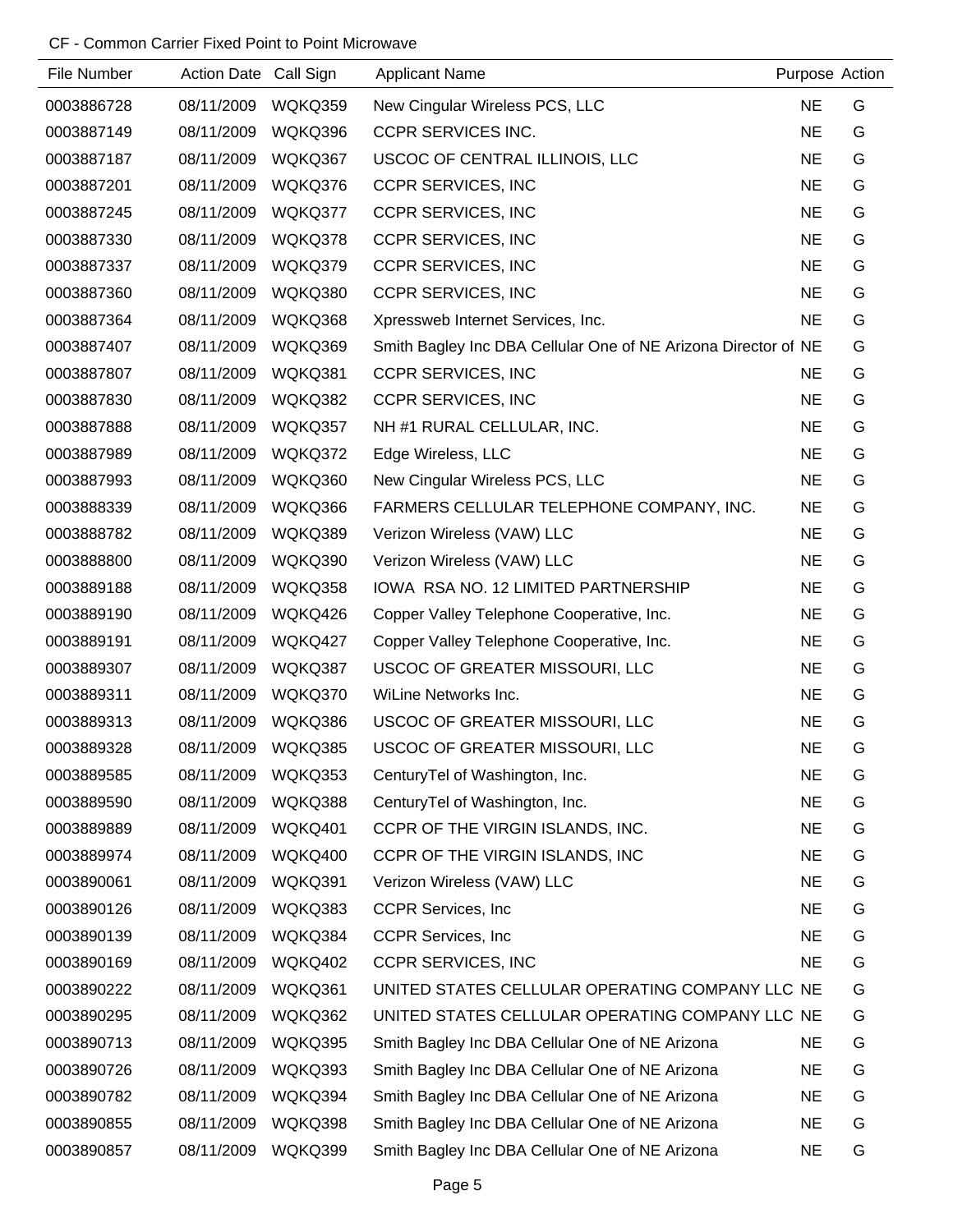| File Number | <b>Action Date</b> | Call Sign | <b>Applicant Name</b>                             | Purpose Action |   |
|-------------|--------------------|-----------|---------------------------------------------------|----------------|---|
| 0003887061  | 08/11/2009         | WPOS983   | CHUGACH ELECTRIC ASSOCIATION INC                  | RO.            | G |
| 0003888381  | 08/11/2009         | WPOS987   | Idaho Power Company                               | RO.            | G |
| 0003888382  | 08/11/2009         | WPOS988   | Idaho Power Company                               | <b>RO</b>      | G |
| 0003888383  | 08/11/2009         | WPOS989   | Idaho Power Company                               | RO.            | G |
| 0003918063  | 08/15/2009         |           | GTE Mobilnet of Texas RSA #17 LTD Prtnsh          | <b>WD</b>      | W |
| 0003918615  | 08/15/2009         |           | GTE Mobilnet of Texas RSA #17 LTD Prtnsh          | <b>WD</b>      | W |
| 0003918683  | 08/15/2009         |           | GTE Mobilnet of Texas RSA #17 LTD Prtnsh          | <b>WD</b>      | W |
| 0003918824  | 08/15/2009         |           | GTE Mobilnet of Texas RSA #17 LTD Prtnsh          | <b>WD</b>      | W |
| 0003918892  | 08/15/2009         |           | GTE Mobilnet of Texas RSA #17 LTD Prtnsh          | <b>WD</b>      | W |
| 0003919908  | 08/15/2009         |           | GTE Mobilnet of Texas RSA #17 LTD Prtnsh          | <b>WD</b>      | W |
| 0003921406  | 08/15/2009         |           | GTE Mobilnet of Texas RSA #17 Limited Partnership | <b>WD</b>      | W |

# CG - General Aviation Air-ground Radiotelephone

| File Number | Action Date Call Sign | Applicant Name   | Purpose Action |  |
|-------------|-----------------------|------------------|----------------|--|
| 0003822942  | 08/10/2009 WQKQ290    | Stratophone, LLC | AM             |  |

# CL - Cellular

| File Number | Action Date Call Sign |                | <b>Applicant Name</b>                    | Purpose Action |   |
|-------------|-----------------------|----------------|------------------------------------------|----------------|---|
| 0003526730  | 08/12/2009            | KNKN465        | RCC Minnesota, Inc.                      | AM             | G |
| 0003654482  | 08/14/2009            | <b>KNKN255</b> | WWC HOLDING CO., INC.                    | AM             | G |
| 0003740383  | 08/14/2009            | <b>KNKN530</b> | IOWA 8 - MONONA LIMITED PARTNERSHIP      | AM             | G |
| 0003797858  | 08/12/2009            | WOKO560        | <b>Tisdale Telephone Company LLC</b>     | AM             | G |
| 0003827582  | 08/15/2009            | WOJL936        | <b>GCI Communication Corp.</b>           | MD             | D |
| 0003882512  | 08/10/2009            | KNKN489        | WASHINGTON RSA NO. 8 LIMITED PARTNERSHIP | MD             | G |

## CR - Rural Radiotelephone

| File Number | Action Date Call Sign | Applicant Name                        | Purpose Action |   |
|-------------|-----------------------|---------------------------------------|----------------|---|
| 0003810067  | 08/15/2009 WDZ597     | MATANUSKA TELEPHONE ASSOCIATION, INC. | WD.            | W |

# GX - SMR, 806-821/851-866 MHz, Conventional

| File Number | Action Date Call Sign |         | <b>Applicant Name</b>                            | Purpose Action |   |
|-------------|-----------------------|---------|--------------------------------------------------|----------------|---|
| 0003928390  | 08/11/2009            | KIA709  | Nextel License Holdings 4, Inc.                  | CA             | G |
| 0003928391  | 08/11/2009            | WPFO994 | Nextel License Holdings 4, Inc.                  | CA             | G |
| 0003929965  | 08/12/2009            | WPDF508 | NEXTEL COMMUNICATIONS OF THE MID ATLANTIC INC CA |                | G |
| 0003929967  | 08/12/2009            | WPEO880 | NEXTEL COMMUNICATIONS OF THE MID ATLANTIC INC CA |                | G |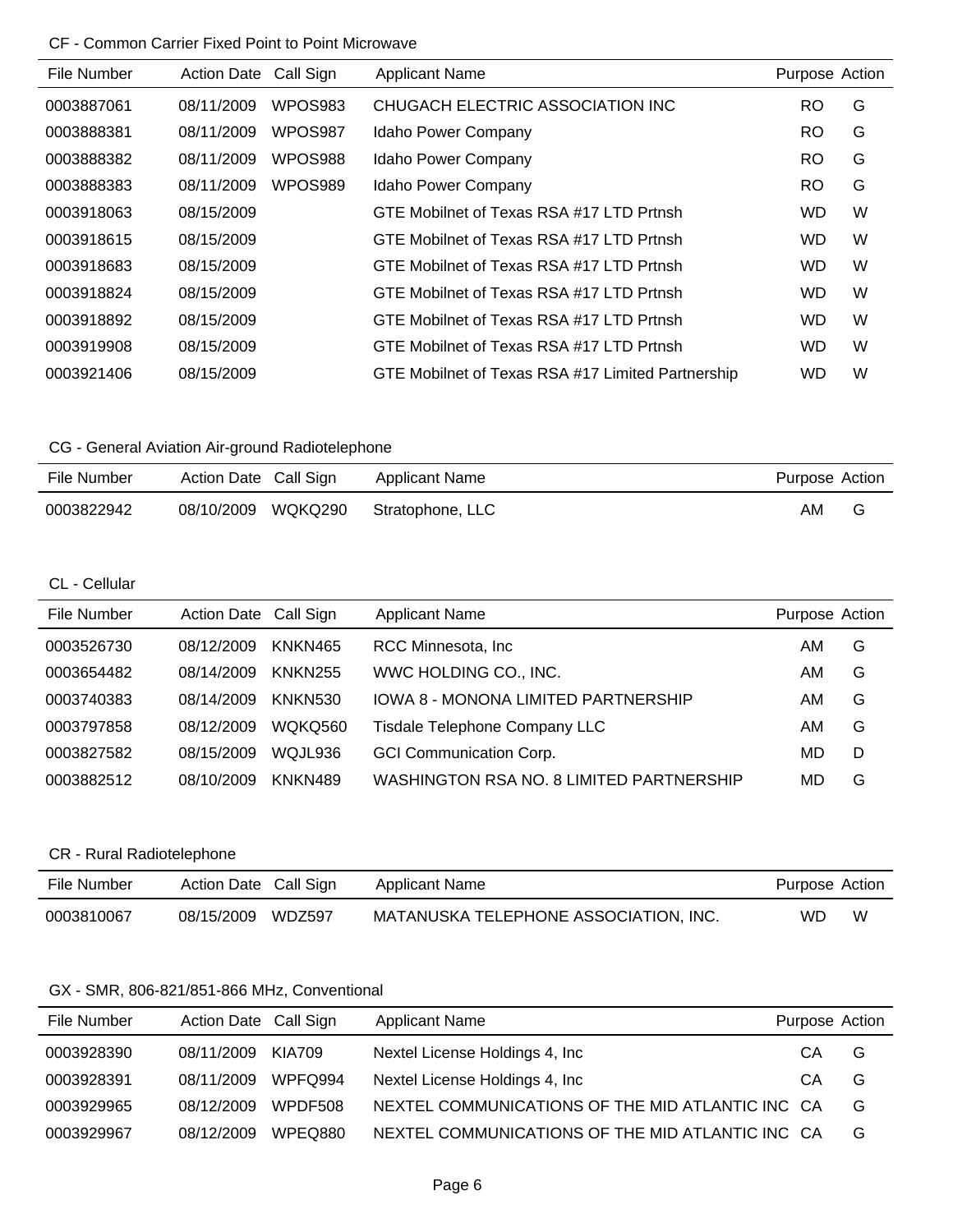# GX - SMR, 806-821/851-866 MHz, Conventional

| File Number | <b>Action Date</b> | Call Sign      | <b>Applicant Name</b>                            | Purpose Action |   |
|-------------|--------------------|----------------|--------------------------------------------------|----------------|---|
| 0003931264  | 08/13/2009         | WNZH529        | NEXTEL OF TEXAS, INC                             | CA             | G |
| 0003931368  | 08/13/2009         | WPCB836        | Nextel License Holdings 1, Inc.                  | CA             | G |
| 0003931369  | 08/13/2009         | <b>WPPY529</b> | Nextel License Holdings 1, Inc.                  | CA             | G |
| 0003931370  | 08/13/2009         | WPQC282        | Nextel License Holdings 1, Inc.                  | CA             | G |
| 0003931371  | 08/13/2009         | WPQC283        | Nextel License Holdings 1, Inc.                  | CA             | G |
| 0003931372  | 08/13/2009         | WPQC284        | Nextel License Holdings 1, Inc.                  | CA             | G |
| 0003931373  | 08/13/2009         | WQGD943        | Nextel License Holdings 1, Inc.                  | CA             | G |
| 0003931374  | 08/13/2009         | WQJF368        | Nextel License Holdings 1, Inc.                  | CA             | G |
| 0003931382  | 08/13/2009         | WNDX650        | Nextel License Holdings 4, Inc.                  | CA             | G |
| 0003931464  | 08/13/2009         | WPHH850        | Nextel License Holdings 4, Inc.                  | CA             | G |
| 0003931465  | 08/13/2009         | WPHH851        | Nextel License Holdings 4, Inc.                  | CA             | G |
| 0003931467  | 08/13/2009         | WPDC912        | Nextel License Holdings 4, Inc.                  | CA             | G |
| 0003931468  | 08/13/2009         | WPEN284        | Nextel License Holdings 4, Inc.                  | CA             | G |
| 0003931778  | 08/13/2009         | WPEQ423        | NEXTEL LICENSE HOLDINGS 4, INC.                  | CA             | G |
| 0003931780  | 08/13/2009         | WPAV290        | NEXTEL OF TEXAS INC DBA NEXTEL COMMUNICATIONS CA |                | G |
| 0003935757  | 08/15/2009         | WPTU587        | NEXTEL OF CALIFORNIA, INC.                       | CA             | G |
| 0003912925  | 08/15/2009         | WQKG353        | Nextel Communications of the Mid-Atlantic, Inc.  | MD             | D |
| 0003911753  | 08/13/2009         | WPDC912        | Nextel License Holdings 4, Inc.                  | <b>RO</b>      | D |

# IK - Industrial/Business Pool - Commercial, Conventional

| File Number | Action Date Call Sign |                | <b>Applicant Name</b>               | Purpose Action |   |
|-------------|-----------------------|----------------|-------------------------------------|----------------|---|
| 0003885257  | 08/11/2009            | WNSO665        | LARRYS PROFESSIONAL 2 WAY           | MD             | G |
| 0003886714  | 08/11/2009            | WNQH422        | RIO VIRGIN TELEPHONE CO INC         | RO             | G |
| 0003887170  | 08/11/2009            | WPOY486        | CEDAR MESA PRODUCTS                 | <b>RO</b>      | G |
| 0003887617  | 08/11/2009            | WNQE581        | <b>HELMSCO INC</b>                  | <b>RO</b>      | G |
| 0003887976  | 08/11/2009            | WPNV499        | DELEE, JOE                          | RO             | G |
| 0003888671  | 08/11/2009            | WNPO876        | Crystal SMR Inc.                    | <b>RO</b>      | G |
| 0003888868  | 08/11/2009            | WPFQ433        | <b>COLLINS PUMPS &amp; CONTROLS</b> | <b>RO</b>      | G |
| 0003889184  | 08/11/2009            | <b>WPNV545</b> | <b>ComSoft Corporation</b>          | RO             | G |

## MC - Coastal Group

| File Number | Action Date Call Sign |               | <b>Applicant Name</b>                                        | Purpose Action |   |
|-------------|-----------------------|---------------|--------------------------------------------------------------|----------------|---|
| 0003863299  | 08/13/2009            | WQKQ643       | Carolina Power & Light Company d/b/a Progress Energy Car AM  |                | G |
| 0003890798  | 08/12/2009 KDS        |               | <b>CRUISE EMAIL</b>                                          | MD.            | G |
| 0003927271  | 08/11/2009            | <b>WHW318</b> | <b>B &amp; F MARINE ELECTRONICS INC</b>                      | MD.            | G |
| 0003929623  | 08/11/2009            | WHW438        | Sperry Marine, a business unit of Northrop Grumman System MD |                | G |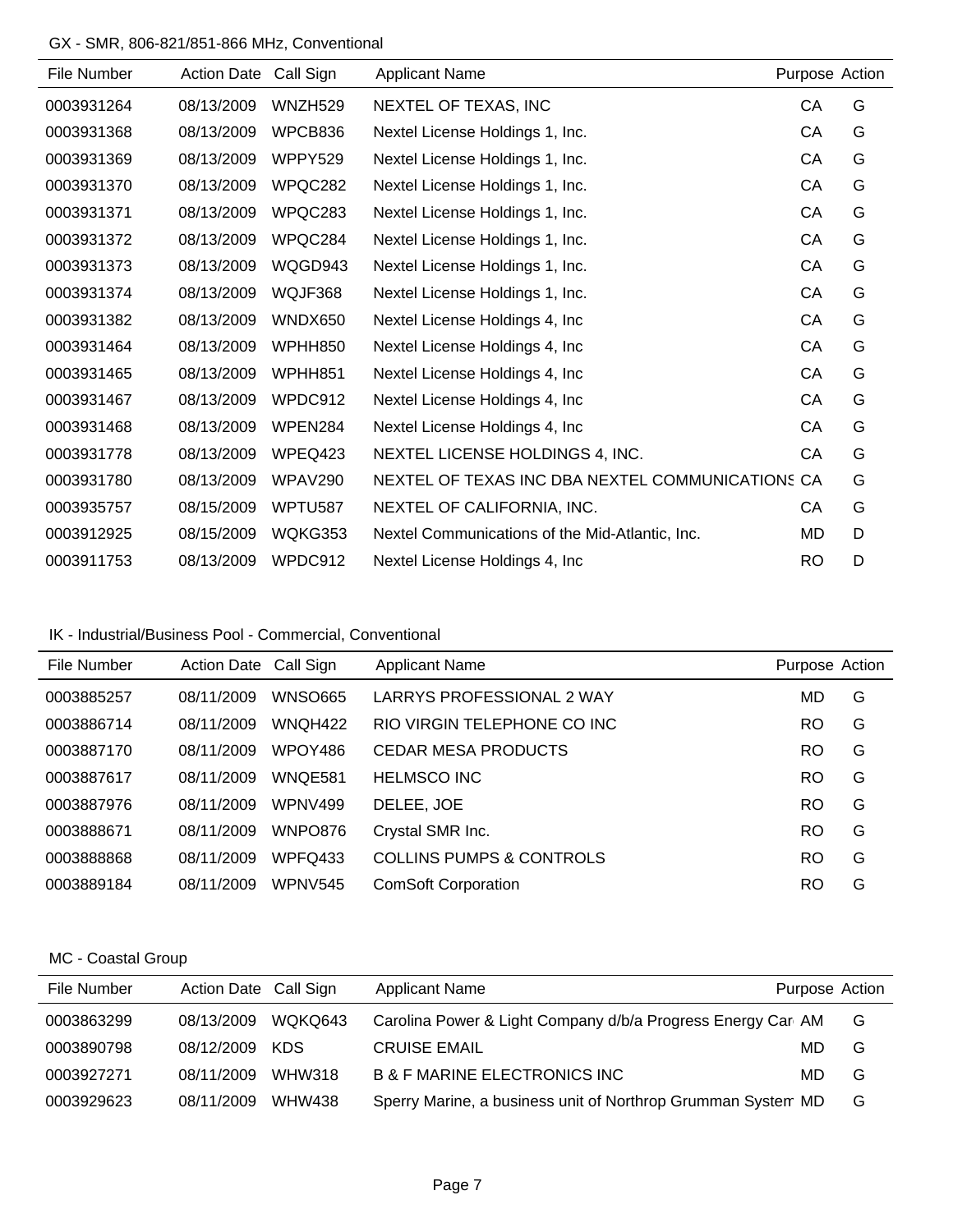# MC - Coastal Group

| File Number | Action Date Call Sign | Applicant Name<br>Purpose Action                             |  |
|-------------|-----------------------|--------------------------------------------------------------|--|
| 0003929631  | 08/11/2009 WHW907     | Sperry Marine, a business unit of Northrop Grumman System MD |  |

| File Number | Action Date Call Sign |                     | <b>Applicant Name</b>                   | Purpose Action |   |
|-------------|-----------------------|---------------------|-----------------------------------------|----------------|---|
| 0003858006  | 08/11/2009            | WQFW625             | Clearwire Spectrum Holdings II, LLC     | AM             | G |
| 0003876312  | 08/13/2009            | WQJS209             | Intermountain Health Care               | AM             | G |
| 0003876313  | 08/13/2009            | WQKQ648             | Intermountain Health Care               | AM             | G |
| 0003882922  | 08/13/2009            | WNTC491             | Nevada Power                            | AM             | G |
| 0003884262  | 08/13/2009            | WNEY946             | UNION PACIFIC RAILROAD                  | AM             | G |
| 0003895259  | 08/14/2009            | WQKQ704             | HJ LLC                                  | AM             | G |
| 0003896204  | 08/11/2009            | WQKQ437             | CLEARWIRE SPECTRUM HOLDINGS III, LLC    | AM             | G |
| 0003898963  | 08/11/2009            | WQKQ465             | CLEARWIRE SPECTRUM HOLDINGS III, LLC    | AM             | G |
| 0003898974  | 08/11/2009            | WQKQ457             | CLEARWIRE SPECTRUM HOLDINGS III, LLC    | AM             | G |
| 0003902381  | 08/13/2009            | WQKQ651             | ANNE ARUNDEL, COUNTY OF                 | AM             | G |
| 0003927690  | 08/11/2009            | WNTV832             | Enbridge Energy Company, Inc.           | CA             | G |
| 0003927818  | 08/11/2009            | <b>WQIH567</b>      | Chevron USA, Inc.                       | CA             | G |
| 0003927819  | 08/11/2009            | WQIH569             | Chevron USA, Inc.                       | CA             | G |
| 0003927820  | 08/11/2009            | WQIH575             | Chevron USA, Inc.                       | CA             | G |
| 0003928417  | 08/11/2009            | WQCV573             | PIPELINE WIRELESS, LLC                  | CA             | G |
| 0003928418  | 08/11/2009            | <b>WQDI986</b>      | Pipeline Wireless, LLC                  | CA             | G |
| 0003928517  | 08/11/2009            | WNTH <sub>238</sub> | Scott, Shari L                          | CA             | G |
| 0003928518  | 08/11/2009            | WNTH <sub>239</sub> | Scott, Shari L                          | CA             | G |
| 0003929431  | 08/11/2009            | <b>WNTP250</b>      | <b>ENTERGY SERVICES INC</b>             | CA             | G |
| 0003930398  | 08/12/2009            | WNTV945             | <b>Great River Energy</b>               | CA             | G |
| 0003930399  | 08/12/2009            | WNTV946             | <b>Great River Energy</b>               | CA             | G |
| 0003930400  | 08/12/2009            | WNTV947             | <b>Great River Energy</b>               | CA             | G |
| 0003930401  | 08/12/2009            | <b>WNTV949</b>      | <b>Great River Energy</b>               | CA             | G |
| 0003930402  | 08/12/2009            | <b>WNTV953</b>      | <b>Great River Energy</b>               | CA             | G |
| 0003930403  | 08/12/2009            | <b>WNTV955</b>      | <b>Great River Energy</b>               | CA             | G |
| 0003930404  | 08/12/2009            | <b>WNTV956</b>      | <b>Great River Energy</b>               | CA             | G |
| 0003930405  | 08/12/2009            | <b>WNTV957</b>      | <b>Great River Energy</b>               | CA             | G |
| 0003930406  | 08/12/2009            | <b>WNTV958</b>      | <b>Great River Energy</b>               | CA             | G |
| 0003930407  | 08/12/2009            | <b>WNTV963</b>      | <b>Great River Energy</b>               | CA             | G |
| 0003930408  | 08/12/2009            | WNTV964             | <b>Great River Energy</b>               | CA             | G |
| 0003930409  | 08/12/2009            | <b>WNTV965</b>      | <b>Great River Energy</b>               | CA             | G |
| 0003930410  | 08/12/2009            | <b>WNTV968</b>      | <b>Great River Energy</b>               | CA             | G |
| 0003931229  | 08/13/2009            | <b>WNTW303</b>      | CALIFORNIA STATE AUTOMOBILE ASSOCIATION | CA             | G |
| 0003931230  | 08/13/2009            | <b>WNTW304</b>      | CALIFORNIA STATE AUTOMOBILE ASSOCIATION | CA             | G |
| 0003932257  | 08/14/2009            | WNEU214             | <b>EQUITABLE GAS COMPANY</b>            | CA             | G |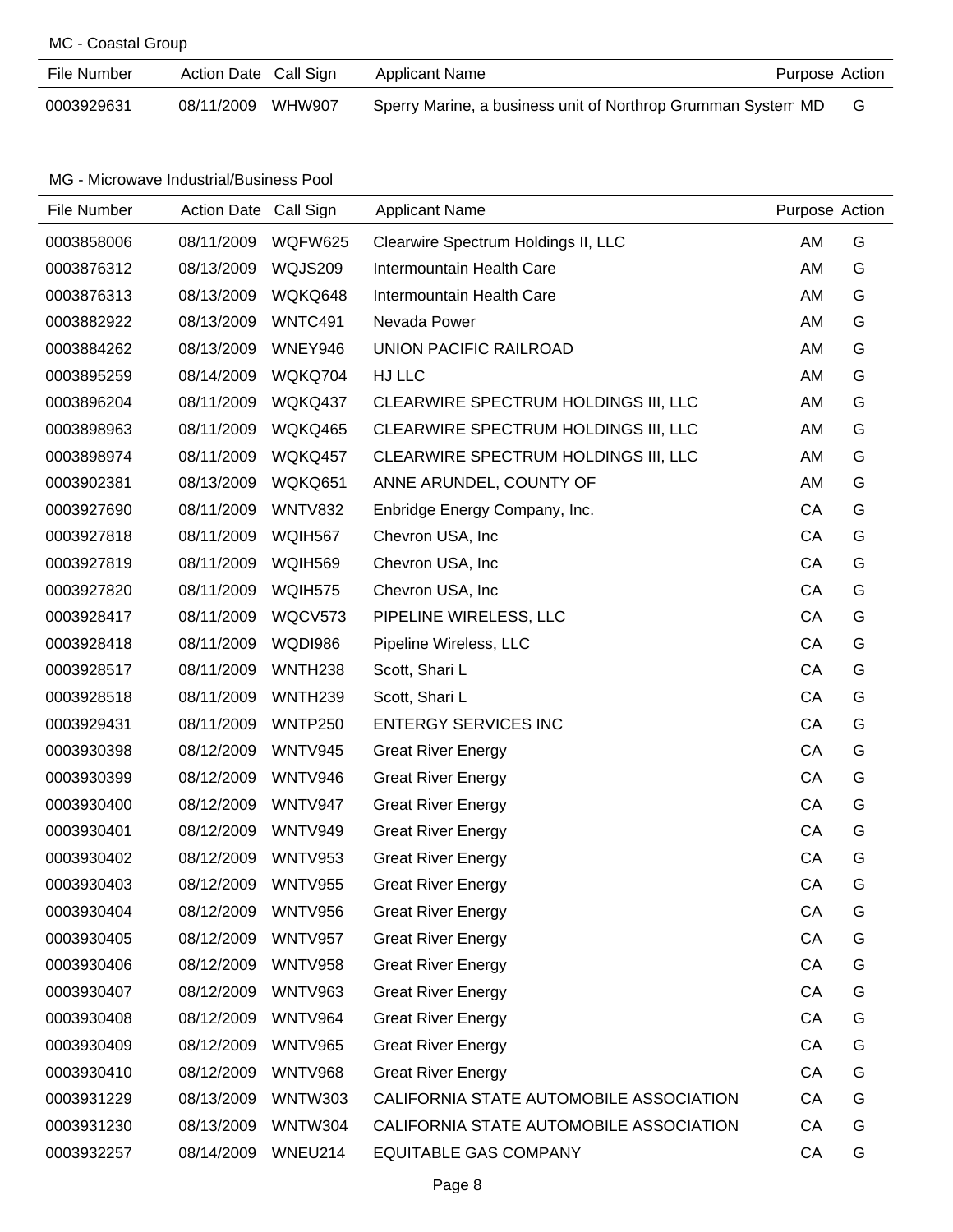| File Number | Action Date Call Sign |                | <b>Applicant Name</b>                            | Purpose Action |   |
|-------------|-----------------------|----------------|--------------------------------------------------|----------------|---|
| 0003932258  | 08/14/2009            | WNEU219        | <b>EQUITABLE GAS COMPANY</b>                     | CA             | G |
| 0003932266  | 08/14/2009            | <b>KIQ55</b>   | EQT Gathering, LLC                               | CA             | G |
| 0003932267  | 08/14/2009            | KIQ57          | EQT Gathering, LLC                               | CA             | G |
| 0003932268  | 08/14/2009            | <b>KIQ58</b>   | EQT Gathering, LLC                               | CA             | G |
| 0003932269  | 08/14/2009            | <b>KJE85</b>   | <b>EQT Gathering, LLC</b>                        | CA             | G |
| 0003932270  | 08/14/2009            | KQQ79          | EQT Gathering, LLC                               | CA             | G |
| 0003932271  | 08/14/2009            | <b>WBV290</b>  | <b>EQT Gathering, LLC</b>                        | CA             | G |
| 0003932323  | 08/14/2009            | <b>WGX840</b>  | TRI STATE GENERATION AND TRANSMISSION ASSOCIA CA |                | G |
| 0003932617  | 08/14/2009            | <b>WNEI278</b> | <b>EXXON COMMUNICATIONS COMPANY</b>              | CA             | G |
| 0003932618  | 08/14/2009            | <b>WNEI279</b> | EXXON COMMUNICATIONS COMPANY                     | CA             | G |
| 0003935445  | 08/15/2009            | WNEH738        | <b>PACIFICORP</b>                                | CA             | G |
| 0003897640  | 08/11/2009            | WNTP217        | <b>PACIFICORP</b>                                | <b>MD</b>      | G |
| 0003905004  | 08/14/2009            | WQKM707        | CLEARWIRE SPECTRUM HOLDINGS III, LLC             | <b>MD</b>      | G |
| 0003905014  | 08/10/2009            | WQKM259        | CLEARWIRE SPECTRUM HOLDINGS III, LLC             | MD             | G |
| 0003905019  | 08/10/2009            | WQKL860        | CLEARWIRE SPECTRUM HOLDINGS III, LLC             | <b>MD</b>      | G |
| 0003905020  | 08/10/2009            | WQKL935        | CLEARWIRE SPECTRUM HOLDINGS III, LLC             | <b>MD</b>      | G |
| 0003905021  | 08/10/2009            | WQKL354        | CLEARWIRE SPECTRUM HOLDINGS III, LLC             | MD             | G |
| 0003905023  | 08/10/2009            | WQKM342        | CLEARWIRE SPECTRUM HOLDINGS III, LLC             | MD             | G |
| 0003905025  | 08/10/2009            | WQKM265        | CLEARWIRE SPECTRUM HOLDINGS III, LLC             | MD             | G |
| 0003905027  | 08/10/2009            | WQKM264        | CLEARWIRE SPECTRUM HOLDINGS III, LLC             | <b>MD</b>      | G |
| 0003905028  | 08/10/2009            | WQKL345        | CLEARWIRE SPECTRUM HOLDINGS III, LLC             | <b>MD</b>      | G |
| 0003905029  | 08/10/2009            | WQKM480        | CLEARWIRE SPECTRUM HOLDINGS III, LLC             | MD             | G |
| 0003905032  | 08/11/2009            | WQKM260        | CLEARWIRE SPECTRUM HOLDINGS III, LLC             | <b>MD</b>      | G |
| 0003905035  | 08/12/2009            | WQKL957        | CLEARWIRE SPECTRUM HOLDINGS III, LLC             | <b>MD</b>      | G |
| 0003905036  | 08/12/2009            | WQKL909        | CLEARWIRE SPECTRUM HOLDINGS III, LLC             | <b>MD</b>      | G |
| 0003905038  | 08/12/2009            | WQKL848        | CLEARWIRE SPECTRUM HOLDINGS III, LLC             | <b>MD</b>      | G |
| 0003905040  | 08/12/2009            | WQKL965        | CLEARWIRE SPECTRUM HOLDINGS III, LLC             | <b>MD</b>      | G |
| 0003905042  | 08/12/2009            | WQKL706        | CLEARWIRE SPECTRUM HOLDINGS III, LLC             | MD             | G |
| 0003905044  | 08/14/2009            | WQKL869        | CLEARWIRE SPECTRUM HOLDINGS III, LLC             | MD             | G |
| 0003905048  | 08/14/2009            | WQKL733        | CLEARWIRE SPECTRUM HOLDINGS III, LLC             | MD             | G |
| 0003905056  | 08/13/2009            | WQKL841        | CLEARWIRE SPECTRUM HOLDINGS III, LLC             | <b>MD</b>      | G |
| 0003905060  | 08/13/2009            | WQKL966        | CLEARWIRE SPECTRUM HOLDINGS III, LLC             | MD             | G |
| 0003905061  | 08/13/2009            | WQKL952        | CLEARWIRE SPECTRUM HOLDINGS III, LLC             | MD             | G |
| 0003905062  | 08/13/2009            | WQKL865        | CLEARWIRE SPECTRUM HOLDINGS III, LLC             | <b>MD</b>      | G |
| 0003905068  | 08/14/2009            | WQKL856        | CLEARWIRE SPECTRUM HOLDINGS III, LLC             | MD             | G |
| 0003905349  | 08/14/2009            | WQKL713        | CLEARWIRE SPECTRUM HOLDINGS III, LLC             | <b>MD</b>      | G |
| 0003905351  | 08/14/2009            | WQKL953        | CLEARWIRE SPECTRUM HOLDINGS III, LLC             | MD             | G |
| 0003905354  | 08/14/2009            | WQKL720        | CLEARWIRE SPECTRUM HOLDINGS III, LLC             | MD             | G |
| 0003905356  | 08/14/2009            | WQKM263        | CLEARWIRE SPECTRUM HOLDINGS III, LLC             | MD             | G |
| 0003905357  | 08/14/2009            | WQKL844        | CLEARWIRE SPECTRUM HOLDINGS III, LLC             | <b>MD</b>      | G |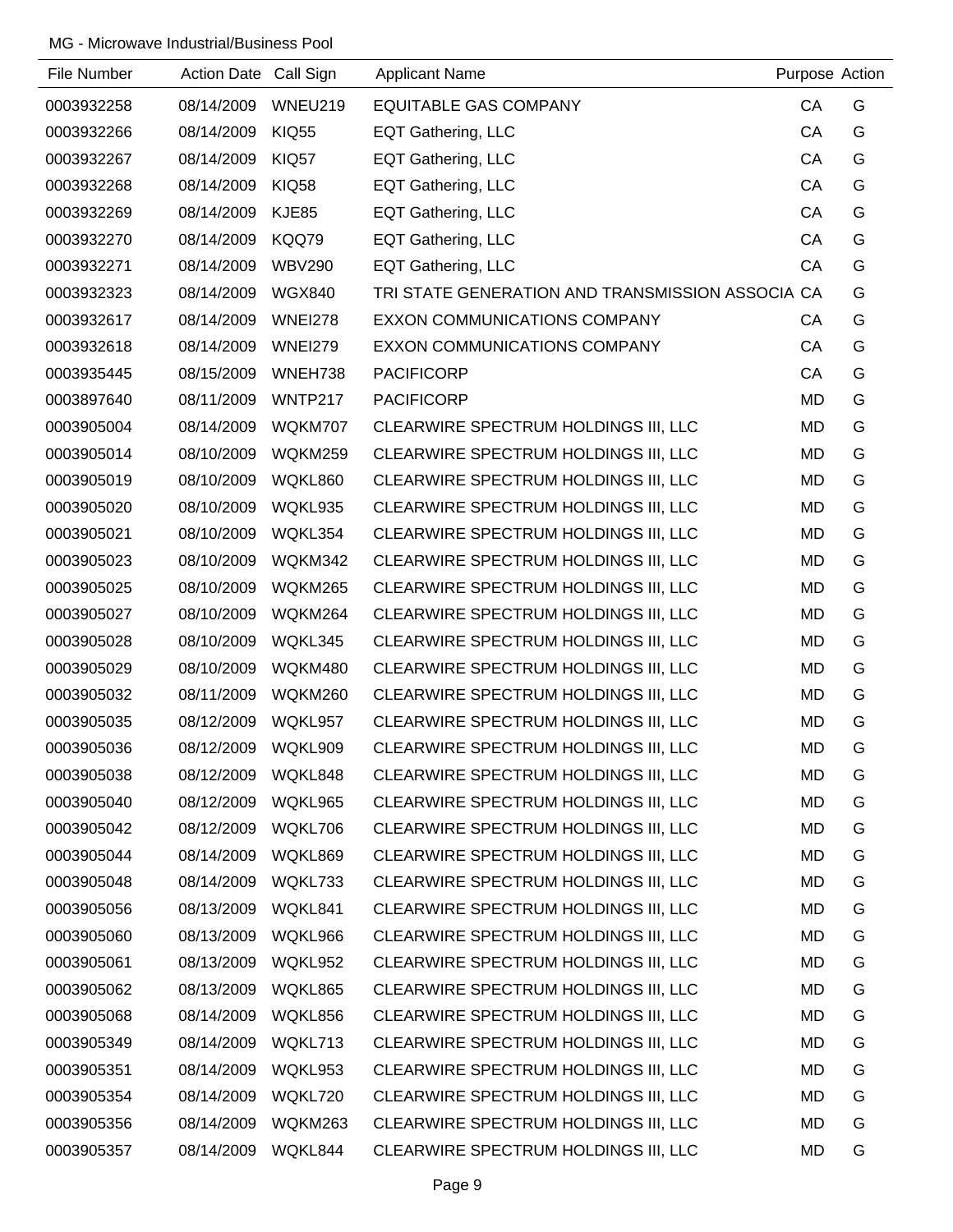| File Number | Action Date Call Sign |               | <b>Applicant Name</b>                         | Purpose Action |   |
|-------------|-----------------------|---------------|-----------------------------------------------|----------------|---|
| 0003905390  | 08/14/2009            | WQJK296       | HJ LLC                                        | <b>MD</b>      | G |
| 0003906386  | 08/10/2009            | WQKM696       | CLEARWIRE SPECTRUM HOLDINGS III, LLC          | <b>MD</b>      | G |
| 0003906394  | 08/10/2009            | WQKM700       | CLEARWIRE SPECTRUM HOLDINGS III, LLC          | <b>MD</b>      | G |
| 0003907849  | 08/12/2009            | <b>WHH911</b> | CITY OF LOS ANGELES-DEPT OF WATER & POWER     | <b>MD</b>      | G |
| 0003907850  | 08/12/2009            | WQIY972       | CITY OF LOS ANGELES-DEPT OF WATER & POWER     | <b>MD</b>      | G |
| 0003908008  | 08/11/2009            | WPZE748       | unWired Broadband Inc.                        | <b>MD</b>      | G |
| 0003908013  | 08/11/2009            | WQIP898       | unWired Broadband Inc.                        | <b>MD</b>      | G |
| 0003908027  | 08/11/2009            | WPZE749       | unWired Broadband Inc.                        | <b>MD</b>      | G |
| 0003908323  | 08/11/2009            | WQIP737       | National Grid USA Service Company Inc.        | <b>MD</b>      | G |
| 0003909055  | 08/12/2009            | WQDU644       | Airband Communications Inc.                   | MD             | G |
| 0003909147  | 08/12/2009            | WQHV214       | Clearwire Spectrum Holdings II LLC            | <b>MD</b>      | G |
| 0003909148  | 08/12/2009            | WQJH755       | CLEARWIRE SPECTRUM HOLDINGS II LLC            | <b>MD</b>      | G |
| 0003910149  | 08/12/2009            | WQIF501       | <b>AIRCELL LLC</b>                            | <b>MD</b>      | G |
| 0003901857  | 08/13/2009            | WQKQ603       | Northrop Grumman Information Technology, Inc. | <b>NE</b>      | G |
| 0003901859  | 08/13/2009            | WQKQ604       | Northrop Grumman Information Technology, Inc. | <b>NE</b>      | G |
| 0003901861  | 08/13/2009            | WQKQ605       | Northrop Grumman Information Technology, Inc. | <b>NE</b>      | G |
| 0003901863  | 08/13/2009            | WQKQ606       | Northrop Grumman Information Technology, Inc. | <b>NE</b>      | G |
| 0003905008  | 08/10/2009            | WQKQ299       | CLEARWIRE SPECTRUM HOLDINGS III, LLC          | <b>NE</b>      | G |
| 0003905012  | 08/10/2009            | WQKQ298       | CLEARWIRE SPECTRUM HOLDINGS III, LLC          | <b>NE</b>      | G |
| 0003905013  | 08/10/2009            | WQKQ295       | CLEARWIRE SPECTRUM HOLDINGS III, LLC          | <b>NE</b>      | G |
| 0003905015  | 08/10/2009            | WQKQ300       | CLEARWIRE SPECTRUM HOLDINGS III, LLC          | <b>NE</b>      | G |
| 0003905030  | 08/10/2009            | WQKQ301       | CLEARWIRE SPECTRUM HOLDINGS III, LLC          | <b>NE</b>      | G |
| 0003905031  | 08/11/2009            | WQKQ432       | CLEARWIRE SPECTRUM HOLDINGS III, LLC          | <b>NE</b>      | G |
| 0003905033  | 08/11/2009            | WQKQ442       | CLEARWIRE SPECTRUM HOLDINGS III, LLC          | <b>NE</b>      | G |
| 0003905034  | 08/11/2009            | WQKQ477       | CLEARWIRE SPECTRUM HOLDINGS III, LLC          | <b>NE</b>      | G |
| 0003905037  | 08/12/2009            | WQKQ534       | CLEARWIRE SPECTRUM HOLDINGS III, LLC          | <b>NE</b>      | G |
| 0003905039  | 08/12/2009            | WQKQ553       | CLEARWIRE SPECTRUM HOLDINGS III, LLC          | <b>NE</b>      | G |
| 0003905041  | 08/12/2009            | WQKQ568       | CLEARWIRE SPECTRUM HOLDINGS III, LLC          | <b>NE</b>      | G |
| 0003905043  | 08/13/2009            | WQKQ602       | CLEARWIRE SPECTRUM HOLDINGS III, LLC          | <b>NE</b>      | G |
| 0003905045  | 08/14/2009            | WQKQ709       | CLEARWIRE SPECTRUM HOLDINGS III, LLC          | <b>NE</b>      | G |
| 0003905046  | 08/14/2009            | WQKQ710       | CLEARWIRE SPECTRUM HOLDINGS III, LLC          | <b>NE</b>      | G |
| 0003905049  | 08/14/2009            | WQKQ711       | CLEARWIRE SPECTRUM HOLDINGS III, LLC          | <b>NE</b>      | G |
| 0003905050  | 08/14/2009            | WQKQ713       | CLEARWIRE SPECTRUM HOLDINGS III, LLC          | <b>NE</b>      | G |
| 0003905054  | 08/11/2009            | WQKQ431       | CLEARWIRE SPECTRUM HOLDINGS III, LLC          | <b>NE</b>      | G |
| 0003905055  | 08/10/2009            | WQKQ297       | CLEARWIRE SPECTRUM HOLDINGS III, LLC          | <b>NE</b>      | G |
| 0003905057  | 08/13/2009            | WQKQ626       | CLEARWIRE SPECTRUM HOLDINGS III, LLC          | <b>NE</b>      | G |
| 0003905058  | 08/13/2009            | WQKQ641       | CLEARWIRE SPECTRUM HOLDINGS III, LLC          | <b>NE</b>      | G |
| 0003905059  | 08/13/2009            | WQKQ647       | CLEARWIRE SPECTRUM HOLDINGS III, LLC          | <b>NE</b>      | G |
| 0003905074  | 08/10/2009            | WQKQ293       | CLEARWIRE SPECTRUM HOLDINGS III, LLC          | <b>NE</b>      | G |
| 0003905348  | 08/14/2009            | WQKQ721       | CLEARWIRE SPECTRUM HOLDINGS III, LLC          | <b>NE</b>      | G |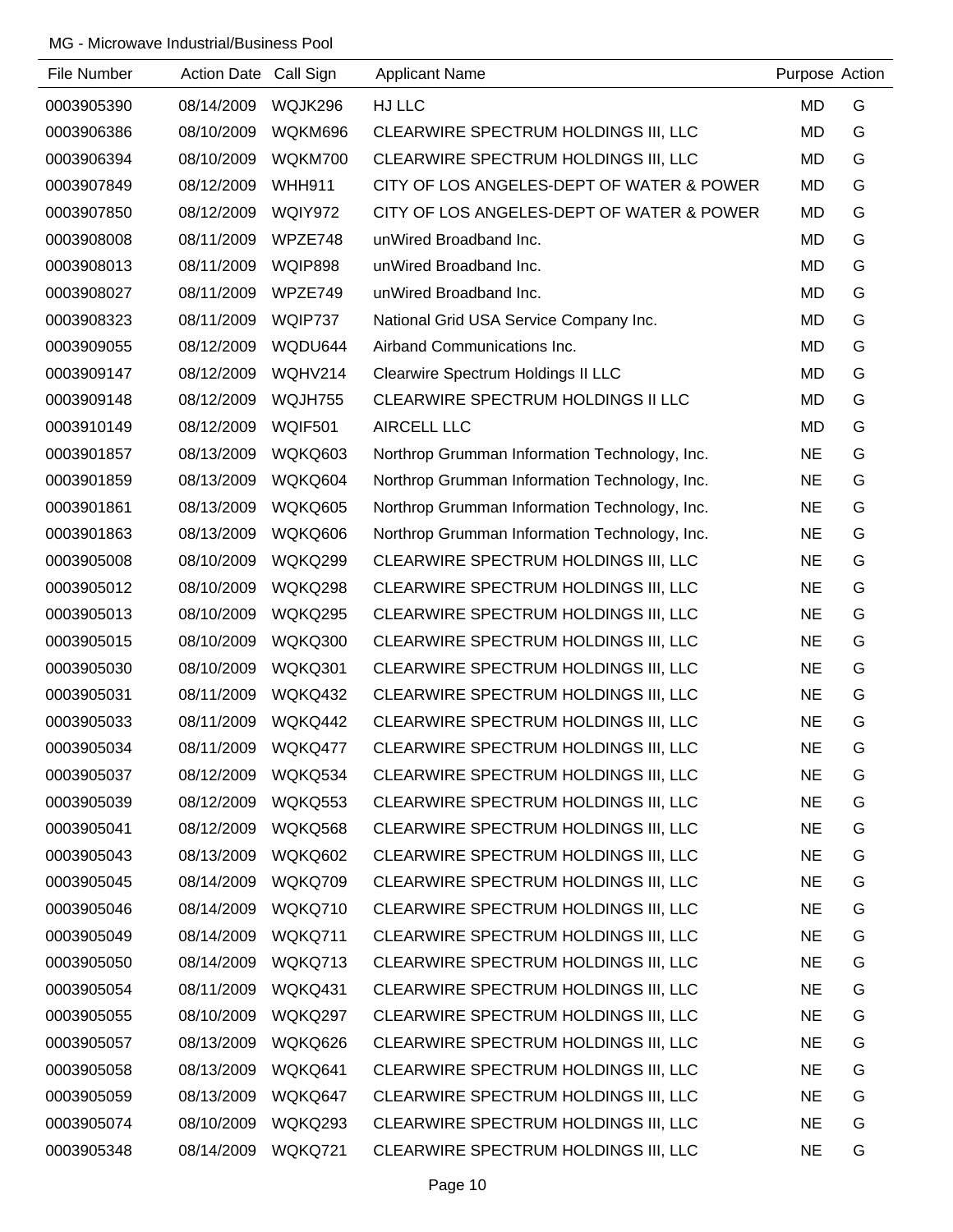| File Number | Action Date Call Sign |                | <b>Applicant Name</b>                | Purpose Action |   |
|-------------|-----------------------|----------------|--------------------------------------|----------------|---|
| 0003905352  | 08/14/2009            | WQKQ714        | CLEARWIRE SPECTRUM HOLDINGS III, LLC | <b>NE</b>      | G |
| 0003905355  | 08/14/2009            | WQKQ717        | CLEARWIRE SPECTRUM HOLDINGS III, LLC | <b>NE</b>      | G |
| 0003905360  | 08/14/2009            | WQKQ715        | CLEARWIRE SPECTRUM HOLDINGS III, LLC | <b>NE</b>      | G |
| 0003905361  | 08/14/2009            | WQKQ718        | CLEARWIRE SPECTRUM HOLDINGS III, LLC | <b>NE</b>      | G |
| 0003906390  | 08/10/2009            | WQKQ302        | CLEARWIRE SPECTRUM HOLDINGS III, LLC | <b>NE</b>      | G |
| 0003906733  | 08/11/2009            | WQKQ448        | CLEARWIRE SPECTRUM HOLDINGS III, LLC | <b>NE</b>      | G |
| 0003906734  | 08/11/2009            | WQKQ443        | CLEARWIRE SPECTRUM HOLDINGS III, LLC | <b>NE</b>      | G |
| 0003906735  | 08/11/2009            | WQKQ441        | CLEARWIRE SPECTRUM HOLDINGS III, LLC | <b>NE</b>      | G |
| 0003906736  | 08/11/2009            | WQKQ446        | CLEARWIRE SPECTRUM HOLDINGS III, LLC | <b>NE</b>      | G |
| 0003906737  | 08/11/2009            | WQKQ466        | CLEARWIRE SPECTRUM HOLDINGS III, LLC | <b>NE</b>      | G |
| 0003906738  | 08/11/2009            | WQKQ453        | CLEARWIRE SPECTRUM HOLDINGS III, LLC | <b>NE</b>      | G |
| 0003906739  | 08/11/2009            | WQKQ447        | CLEARWIRE SPECTRUM HOLDINGS III, LLC | <b>NE</b>      | G |
| 0003906741  | 08/11/2009            | WQKQ444        | CLEARWIRE SPECTRUM HOLDINGS III, LLC | <b>NE</b>      | G |
| 0003906742  | 08/11/2009            | WQKQ483        | CLEARWIRE SPECTRUM HOLDINGS III, LLC | <b>NE</b>      | G |
| 0003906776  | 08/11/2009            | WQKQ471        | CLEARWIRE SPECTRUM HOLDINGS III, LLC | <b>NE</b>      | G |
| 0003906778  | 08/11/2009            | WQKQ467        | CLEARWIRE SPECTRUM HOLDINGS III, LLC | <b>NE</b>      | G |
| 0003906779  | 08/11/2009            | WQKQ474        | CLEARWIRE SPECTRUM HOLDINGS III, LLC | <b>NE</b>      | G |
| 0003906780  | 08/11/2009            | WQKQ470        | CLEARWIRE SPECTRUM HOLDINGS III, LLC | <b>NE</b>      | G |
| 0003906781  | 08/11/2009            | WQKQ469        | CLEARWIRE SPECTRUM HOLDINGS III, LLC | <b>NE</b>      | G |
| 0003906783  | 08/11/2009            | WQKQ468        | CLEARWIRE SPECTRUM HOLDINGS III, LLC | <b>NE</b>      | G |
| 0003906785  | 08/11/2009            | WQKQ472        | CLEARWIRE SPECTRUM HOLDINGS III, LLC | <b>NE</b>      | G |
| 0003906786  | 08/11/2009            | WQKQ475        | CLEARWIRE SPECTRUM HOLDINGS III, LLC | <b>NE</b>      | G |
| 0003906787  | 08/11/2009            | WQKQ458        | CLEARWIRE SPECTRUM HOLDINGS III, LLC | <b>NE</b>      | G |
| 0003906788  | 08/11/2009            | WQKQ459        | CLEARWIRE SPECTRUM HOLDINGS III, LLC | <b>NE</b>      | G |
| 0003906789  | 08/11/2009            | WQKQ460        | CLEARWIRE SPECTRUM HOLDINGS III, LLC | <b>NE</b>      | G |
| 0003906790  | 08/11/2009            | WQKQ461        | CLEARWIRE SPECTRUM HOLDINGS III, LLC | <b>NE</b>      | G |
| 0003906791  | 08/11/2009            | WQKQ462        | CLEARWIRE SPECTRUM HOLDINGS III, LLC | <b>NE</b>      | G |
| 0003906792  | 08/11/2009            | WQKQ463        | CLEARWIRE SPECTRUM HOLDINGS III, LLC | <b>NE</b>      | G |
| 0003906793  | 08/11/2009            | WQKQ464        | CLEARWIRE SPECTRUM HOLDINGS III, LLC | <b>NE</b>      | G |
| 0003908020  | 08/11/2009            | WQKQ481        | unWired Broadband Inc.               | <b>NE</b>      | G |
| 0003908134  | 08/11/2009            | WQKQ482        | CLEARWIRE SPECTRUM HOLDINGS III, LLC | <b>NE</b>      | G |
| 0003908920  | 08/12/2009            | WQKQ551        | EMD Serono, Inc.                     | <b>NE</b>      | G |
| 0003908938  | 08/12/2009            | <b>WQKQ552</b> | EMD Serono, Inc.                     | <b>NE</b>      | G |
| 0003909042  | 08/12/2009            | WQKQ564        | CLEARWIRE SPECTRUM HOLDINGS III, LLC | <b>NE</b>      | G |
| 0003909149  | 08/12/2009            | WQKQ566        | CLEARWIRE SPECTRUM HOLDINGS III, LLC | <b>NE</b>      | G |
| 0003910146  | 08/12/2009            | WQKQ549        | AIRCELL LLC                          | <b>NE</b>      | G |
| 0003910334  | 08/12/2009            | WQKQ555        | TEXAS EASTERN COMMUNICATIONS INC.    | <b>NE</b>      | G |
| 0003910354  | 08/12/2009            | WQKQ570        | CLEARWIRE SPECTRUM HOLDINGS III, LLC | <b>NE</b>      | G |
| 0003910356  | 08/12/2009            | WQKQ571        | CLEARWIRE SPECTRUM HOLDINGS III, LLC | <b>NE</b>      | G |
| 0003910357  | 08/12/2009            | WQKQ573        | CLEARWIRE SPECTRUM HOLDINGS III, LLC | <b>NE</b>      | G |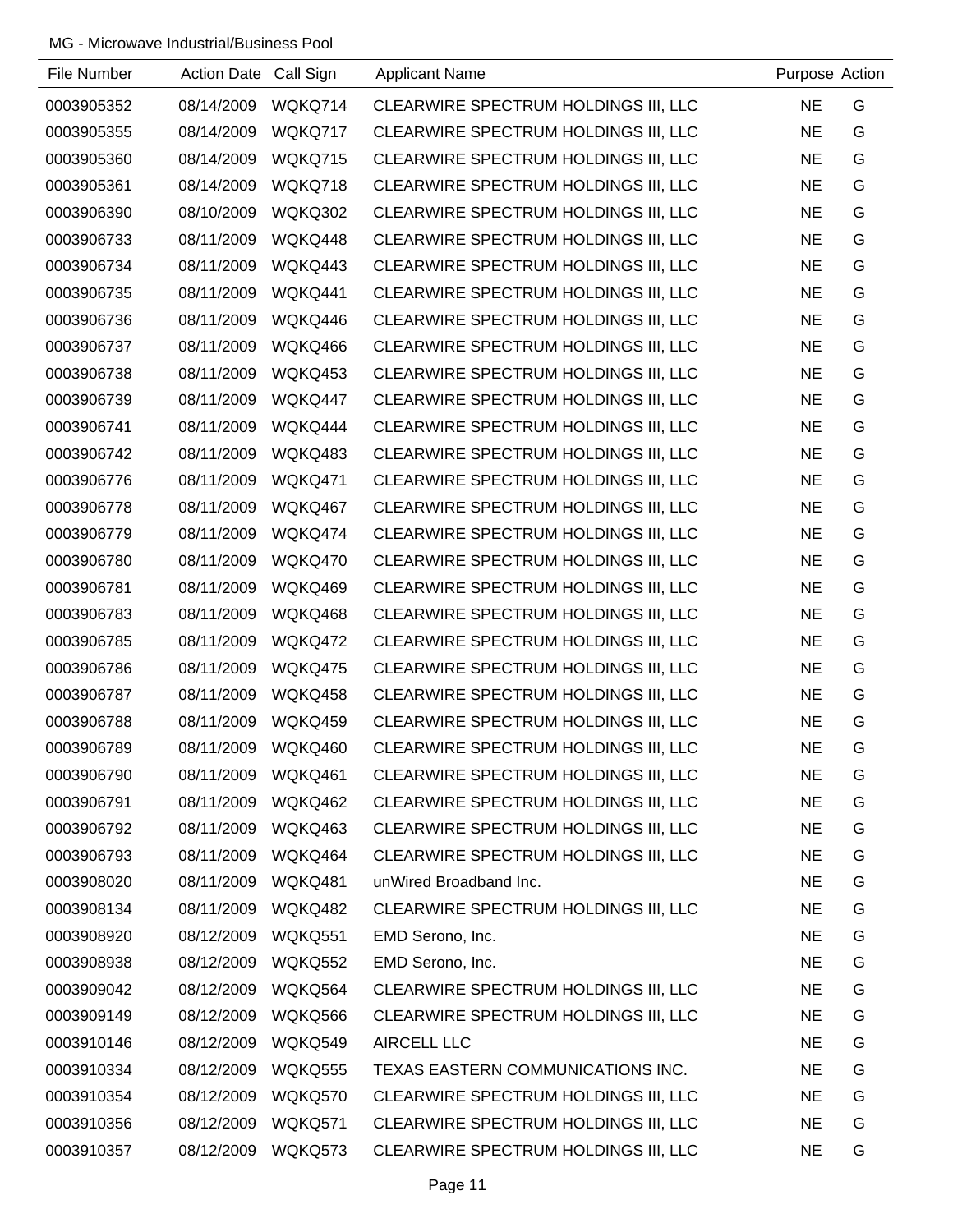| File Number | Action Date Call Sign |               | <b>Applicant Name</b>                    | Purpose Action |   |
|-------------|-----------------------|---------------|------------------------------------------|----------------|---|
| 0003910358  | 08/12/2009            | WQKQ567       | CLEARWIRE SPECTRUM HOLDINGS III, LLC     | <b>NE</b>      | G |
| 0003910359  | 08/12/2009            | WQKQ576       | CLEARWIRE SPECTRUM HOLDINGS III, LLC     | <b>NE</b>      | G |
| 0003910415  | 08/11/2009            |               | Turn Wireless, LLC                       | <b>NE</b>      | D |
| 0003910417  | 08/11/2009            |               | Turn Wireless, LLC                       | <b>NE</b>      | D |
| 0003910418  | 08/11/2009            |               | Turn Wireless, LLC                       | <b>NE</b>      | D |
| 0003910421  | 08/11/2009            |               | Turn Wireless, LLC                       | <b>NE</b>      | D |
| 0003906238  | 08/11/2009            | WSQ23         | COMMONWEALTH EDISON COMPANY              | <b>RM</b>      | G |
| 0003906299  | 08/11/2009            | WSS44         | COMMONWEALTH EDISON COMPANY              | <b>RM</b>      | G |
| 0003906339  | 08/11/2009            | WSS46         | COMMONWEALTH EDISON COMPANY              | <b>RM</b>      | G |
| 0003906359  | 08/11/2009            | <b>WSX28</b>  | COMMONWEALTH EDISON COMPANY              | <b>RM</b>      | G |
| 0003917650  | 08/12/2009            | WNEX706       | MONTEREY BAY AQUARIUM RESEARCH INSTITUTE | <b>RO</b>      | G |
| 0003919741  | 08/11/2009            | KWV42         | <b>ENTERGY SERVICES, INC</b>             | <b>RO</b>      | G |
| 0003919742  | 08/11/2009            | KXN99         | <b>ENTERGY SERVICES, INC</b>             | <b>RO</b>      | G |
| 0003919743  | 08/11/2009            | KYB87         | <b>ENTERGY SERVICES, INC</b>             | <b>RO</b>      | G |
| 0003919744  | 08/11/2009            | KYB88         | <b>ENTERGY SERVICES, INC</b>             | <b>RO</b>      | G |
| 0003919745  | 08/11/2009            | KYY66         | <b>ENTERGY SERVICES, INC</b>             | <b>RO</b>      | G |
| 0003919746  | 08/11/2009            | <b>WAM277</b> | <b>ENTERGY SERVICES, INC</b>             | <b>RO</b>      | G |
| 0003919747  | 08/11/2009            | <b>WAN238</b> | <b>ENTERGY SERVICES, INC</b>             | <b>RO</b>      | G |
| 0003919748  | 08/11/2009            | <b>WEG471</b> | <b>ENTERGY SERVICES, INC</b>             | <b>RO</b>      | G |
| 0003919749  | 08/11/2009            | <b>WEG472</b> | <b>ENTERGY SERVICES, INC</b>             | <b>RO</b>      | G |
| 0003919750  | 08/11/2009            | <b>WHH682</b> | <b>ENTERGY SERVICES, INC</b>             | <b>RO</b>      | G |
| 0003919751  | 08/11/2009            | <b>WHJ851</b> | <b>ENTERGY SERVICES, INC</b>             | <b>RO</b>      | G |
| 0003921867  | 08/11/2009            | WNEF975       | INSTANT SIGNAL & ALARM CO., INC.         | <b>RO</b>      | G |
| 0003921932  | 08/11/2009            | KIW88         | <b>KENTUCKY UTILITIES COMPANY</b>        | <b>RO</b>      | G |
| 0003921933  | 08/11/2009            | KIW89         | <b>KENTUCKY UTILITIES COMPANY</b>        | <b>RO</b>      | G |
| 0003921934  | 08/11/2009            | KIW90         | KENTUCKY UTILITIES COMPANY               | <b>RO</b>      | G |
| 0003921935  | 08/11/2009            | KIW91         | <b>KENTUCKY UTILITIES COMPANY</b>        | <b>RO</b>      | G |
| 0003921936  | 08/11/2009            | KSK68         | KENTUCKY UTILITIES COMPANY               | <b>RO</b>      | G |
| 0003928278  | 08/11/2009            | KCU45         | <b>PACIFICORP</b>                        | <b>RO</b>      | G |
| 0003928279  | 08/11/2009            | <b>WAL393</b> | <b>PACIFICORP</b>                        | <b>RO</b>      | G |
| 0003928296  | 08/11/2009            | WNEO284       | <b>PACIFICORP</b>                        | <b>RO</b>      | G |
| 0003928297  | 08/11/2009            | WNTA356       | <b>PACIFICORP</b>                        | <b>RO</b>      | G |
| 0003928298  | 08/11/2009            | <b>WBI55</b>  | <b>PACIFICORP</b>                        | <b>RO</b>      | G |
| 0003928307  | 08/11/2009            | WNTA358       | <b>PACIFICORP</b>                        | <b>RO</b>      | G |
| 0003928308  | 08/11/2009            | WNTA359       | <b>PACIFICORP</b>                        | <b>RO</b>      | G |
| 0003928309  | 08/11/2009            | WNTA363       | <b>PACIFICORP</b>                        | <b>RO</b>      | G |
| 0003929119  | 08/11/2009            | KGZ55         | <b>CNG Transmission Corporation</b>      | <b>RO</b>      | G |
| 0003929835  | 08/12/2009            | KXU39         | Baltimore Gas and Electric Company       | <b>RO</b>      | G |
| 0003929905  | 08/12/2009            | WNEY722       | WOODRUFF ELECTRIC COOPERATIVE            | <b>RO</b>      | G |
| 0003929906  | 08/12/2009            | WNEY723       | WOODRUFF ELECTRIC COOPERATIVE            | <b>RO</b>      | G |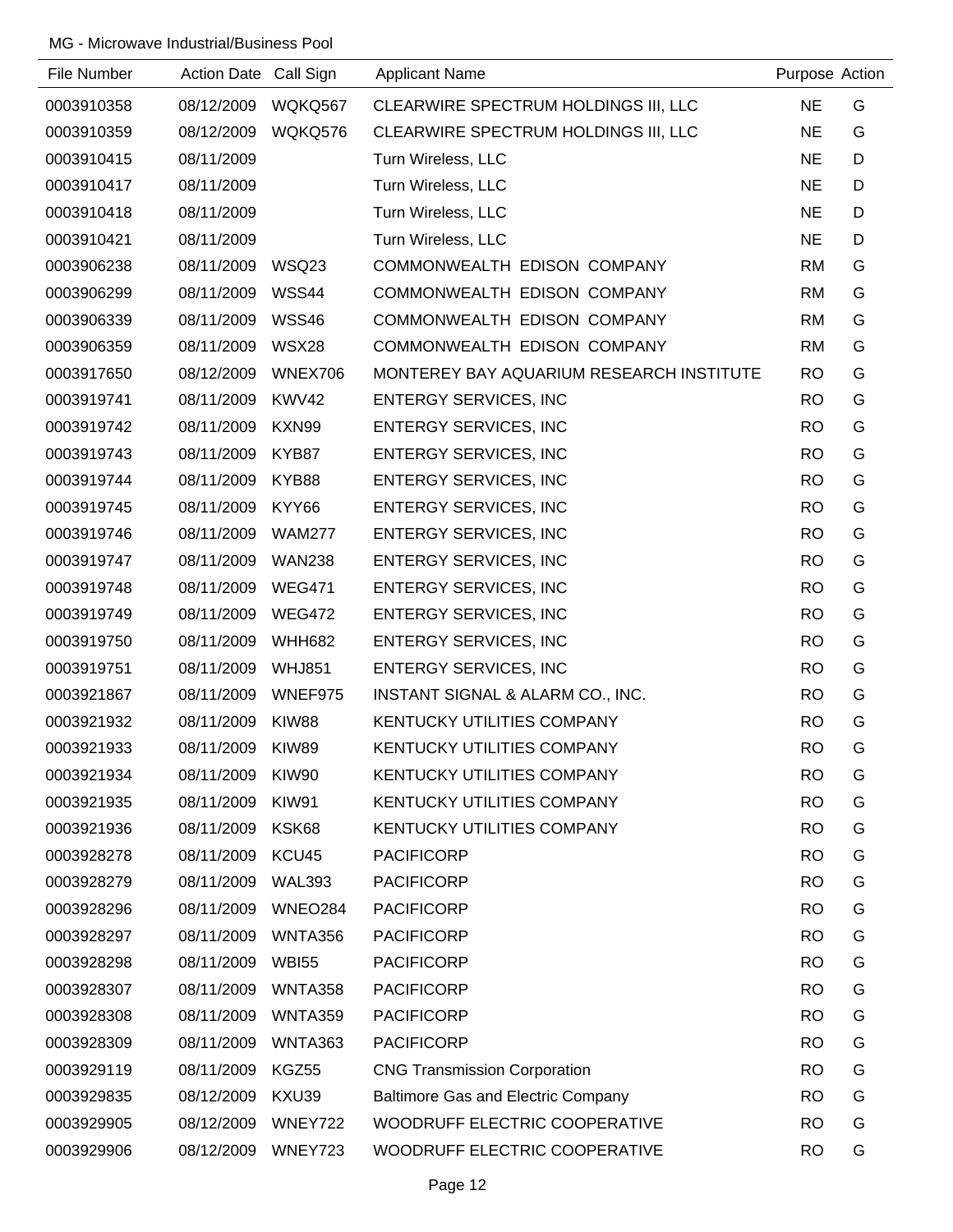| File Number | Action Date Call Sign |                | <b>Applicant Name</b>                     | Purpose Action |   |
|-------------|-----------------------|----------------|-------------------------------------------|----------------|---|
| 0003929907  | 08/12/2009            | WNEY725        | WOODRUFF ELECTRIC COOPERATIVE             | <b>RO</b>      | G |
| 0003929908  | 08/12/2009            | WNEY726        | WOODRUFF ELECTRIC COOPERATIVE             | <b>RO</b>      | G |
| 0003930014  | 08/12/2009            | <b>WEF472</b>  | <b>Great River Energy</b>                 | <b>RO</b>      | G |
| 0003930020  | 08/12/2009            | <b>WNTV951</b> | <b>Great River Energy</b>                 | <b>RO</b>      | G |
| 0003930445  | 08/12/2009            | WNEX507        | <b>COLUMBIA GULF TRANSMISSION COMPANY</b> | <b>RO</b>      | G |
| 0003930523  | 08/13/2009            | KQM65          | Columbia Gas Transmission Corporation     | <b>RO</b>      | G |
| 0003930622  | 08/12/2009            | WNEZ489        | EPEC COMMUNICATIONS CORPORATION           | <b>RO</b>      | G |
| 0003930623  | 08/12/2009            | WNEZ490        | EPEC COMMUNICATIONS CORPORATION           | <b>RO</b>      | G |
| 0003930624  | 08/12/2009            | WNEZ491        | EPEC COMMUNICATIONS CORPORATION           | <b>RO</b>      | G |
| 0003930631  | 08/12/2009            | WNEZ493        | EPEC COMMUNICATIONS CORPORATION           | <b>RO</b>      | G |
| 0003930635  | 08/13/2009            | WNEZ495        | EPEC COMMUNICATIONS CORPORATION           | <b>RO</b>      | G |
| 0003930945  | 08/13/2009            | WNEZ518        | Oneok Inc.                                | <b>RO</b>      | G |
| 0003930958  | 08/13/2009            | KGM86          | Columbia Gas Transmission Corporation     | <b>RO</b>      | G |
| 0003930959  | 08/13/2009            | KJD89          | Columbia Gas Transmission Corporation     | <b>RO</b>      | G |
| 0003930960  | 08/13/2009            | KJD97          | Columbia Gas Transmission Corporation     | <b>RO</b>      | G |
| 0003930961  | 08/13/2009            | KJD98          | Columbia Gas Transmission Corporation     | <b>RO</b>      | G |
| 0003930962  | 08/13/2009            | KJD99          | Columbia Gas Transmission Corporation     | <b>RO</b>      | G |
| 0003930963  | 08/13/2009            | KQM74          | Columbia Gas Transmission Corporation     | <b>RO</b>      | G |
| 0003930964  | 08/13/2009            | <b>WAZ615</b>  | Columbia Gas Transmission Corporation     | <b>RO</b>      | G |
| 0003930979  | 08/13/2009            | WNEY235        | WISCONSIN ELECTRIC POWER COMPANY          | <b>RO</b>      | G |
| 0003930980  | 08/13/2009            | WNEY236        | WISCONSIN ELECTRIC POWER COMPANY          | <b>RO</b>      | G |
| 0003930981  | 08/13/2009            | WNEY237        | WISCONSIN ELECTRIC POWER COMPANY          | <b>RO</b>      | G |
| 0003930982  | 08/13/2009            | WNEY238        | WISCONSIN ELECTRIC POWER COMPANY          | <b>RO</b>      | G |
| 0003930983  | 08/13/2009            | WNEY239        | WISCONSIN ELECTRIC POWER COMPANY          | <b>RO</b>      | G |
| 0003930984  | 08/13/2009            | WNEY240        | WISCONSIN ELECTRIC POWER COMPANY          | <b>RO</b>      | G |
| 0003930985  | 08/13/2009            | WNEY242        | WISCONSIN ELECTRIC POWER COMPANY          | <b>RO</b>      | G |
| 0003930986  | 08/13/2009            | WNEY243        | WISCONSIN ELECTRIC POWER COMPANY          | <b>RO</b>      | G |
| 0003930987  | 08/13/2009            | WNEY245        | WISCONSIN ELECTRIC POWER COMPANY          | <b>RO</b>      | G |
| 0003931735  | 08/13/2009            | WNEZ497        | EPEC COMMUNICATIONS CORPORATION           | <b>RO</b>      | G |
| 0003932104  | 08/14/2009            | WNEQ275        | UNIVERSITY OF MAINE SYSTEM                | <b>RO</b>      | G |
| 0003932108  | 08/14/2009            | WNEZ329        | UNIVERSITY OF MAINE SYSTEM                | <b>RO</b>      | G |
| 0003932127  | 08/14/2009            | WNEZ330        | UNIVERSITY OF MAINE SYSTEM                | <b>RO</b>      | G |
| 0003932131  | 08/14/2009            | WNEZ331        | UNIVERSITY OF MAINE SYSTEM                | <b>RO</b>      | G |
| 0003932133  | 08/14/2009            | <b>WIA476</b>  | Louisiana Generating, LLC                 | <b>RO</b>      | G |
| 0003932138  | 08/14/2009            | <b>WNTJ212</b> | UNIVERSITY OF MAINE SYSTEM                | <b>RO</b>      | G |
| 0003932150  | 08/14/2009            | <b>WIA478</b>  | Louisiana Generating, LLC                 | <b>RO</b>      | G |
| 0003932152  | 08/14/2009            | <b>WIA480</b>  | Louisiana Generating, LLC                 | <b>RO</b>      | G |
| 0003932156  | 08/14/2009            | <b>WIA481</b>  | Louisiana Generating, LLC                 | <b>RO</b>      | G |
| 0003932170  | 08/14/2009            | <b>WIA482</b>  | Louisiana Generating, LLC                 | <b>RO</b>      | G |
| 0003932173  | 08/14/2009            | <b>WIA483</b>  | Louisiana Generating, LLC                 | <b>RO</b>      | G |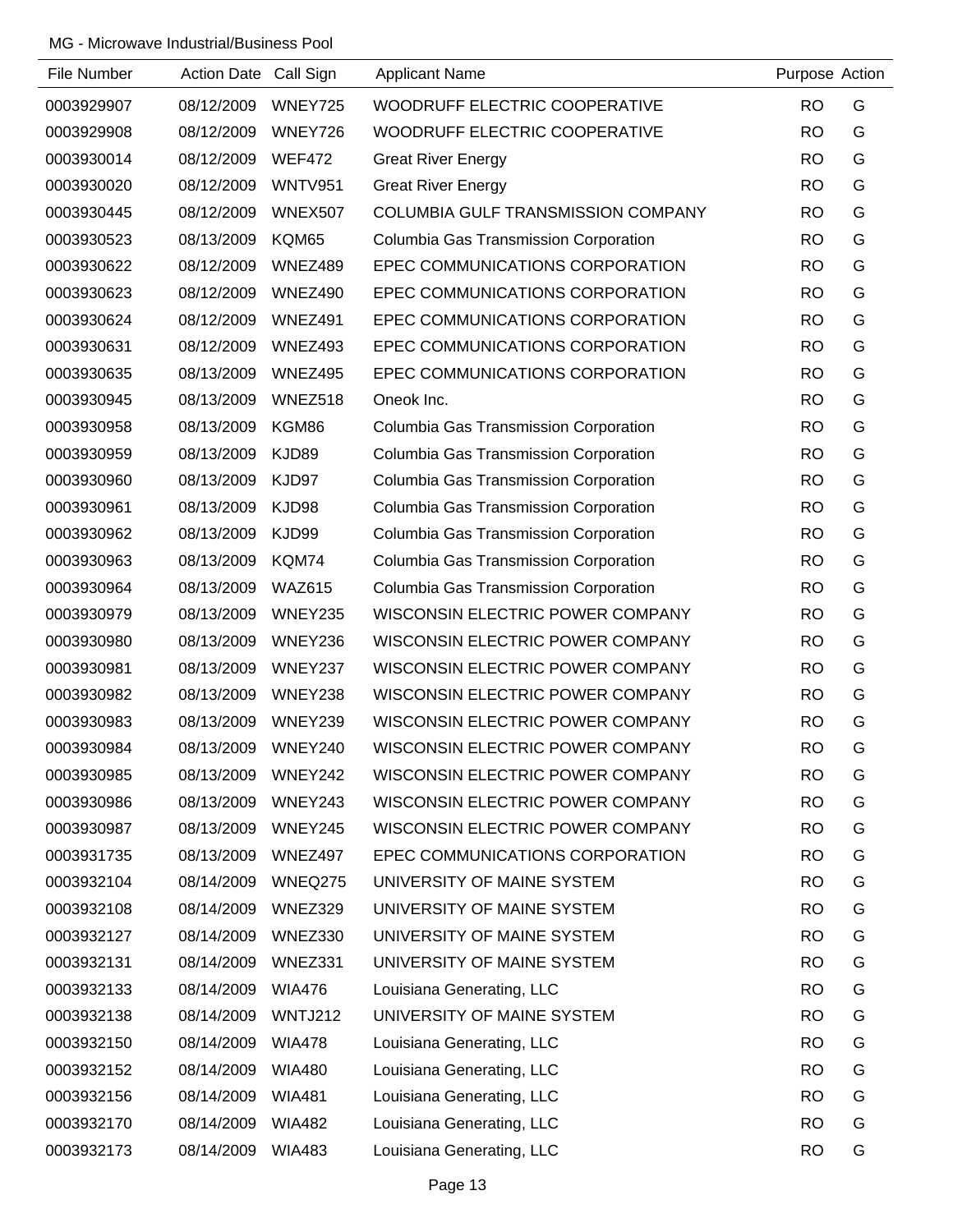| File Number | Action Date Call Sign |                | <b>Applicant Name</b>                | Purpose Action |   |
|-------------|-----------------------|----------------|--------------------------------------|----------------|---|
| 0003932193  | 08/14/2009            | <b>WIA477</b>  | Louisiana Generating, LLC            | RO             | G |
| 0003932216  | 08/14/2009            | <b>WNTW346</b> | New Mexico Gas Company Inc.          | RO             | G |
| 0003932217  | 08/14/2009            | <b>WNTW351</b> | New Mexico Gas Company Inc.          | RO             | G |
| 0003932566  | 08/14/2009            | <b>WNTW328</b> | CAPITOL RADIO NETWORK, INC.          | RO.            | G |
| 0003933037  | 08/15/2009            | WNTV247        | METROPOLITAN WATER BOARD             | <b>RO</b>      | G |
| 0003935594  | 08/15/2009            | WNTA745        | LEHIGH NORTHAMPTON AIRPORT AUTHORITY | RO             | G |
| 0003935596  | 08/15/2009            | WNTA746        | LEHIGH NORTHAMPTON AIRPORT AUTHORITY | RO             | G |

## NN - 3650-3700 MHz

| File Number | <b>Action Date</b> | Call Sign      | <b>Applicant Name</b>                     | Purpose Action |   |
|-------------|--------------------|----------------|-------------------------------------------|----------------|---|
| 0003894870  | 08/14/2009         | WQKQ695        | QWK.net Hosting LLC                       | AM             | G |
| 0003886966  | 08/11/2009         | WQKQ375        | O-Tech Solutions, LLC                     | NE             | G |
| 0003887992  | 08/11/2009         | WQKQ397        | <b>Bembrey Enterprises</b>                | NE             | G |
| 0003888319  | 08/11/2009         | WQKQ354        | <b>Buggs Island Telephone Cooperative</b> | NE             | G |
| 0003889240  | 08/11/2009         | WQKQ356        | New Knoxville Telephone Co.               | NE             | G |
| 0003910549  | 08/11/2009         |                | Wonderwave.net Internet, inc.             | <b>NE</b>      | D |
| 0003911561  | 08/12/2009         |                | Green Brothers LLC DBA DFN Systems        | NE.            | D |
| 0003930174  | 08/12/2009         | <b>WOKO501</b> | CMSInter net LLC                          | NE             | G |
| 0003930666  | 08/12/2009         | WQKQ491        | Skyway Telesis, Inc.                      | NE             | G |
| 0003931982  | 08/13/2009         | <b>WOKO592</b> | <b>Trex Enterprises</b>                   | NE             | G |
| 0003931983  | 08/13/2009         | <b>WOKO591</b> | <b>VALPARAISO, CITY OF</b>                | NE             | G |

# TI - TV Intercity Relay

| File Number | Action Date Call Sign |               | <b>Applicant Name</b>             | Purpose Action |   |
|-------------|-----------------------|---------------|-----------------------------------|----------------|---|
| 0003829058  | 08/14/2009            | WMG396        | DUHAMEL BROADCASTING ENTERPRISES  | AM             | G |
| 0003908017  | 08/12/2009            | WGX225        | APPLE VALLEY BROADCASTING, INC.   | MD.            | G |
| 0003908108  | 08/12/2009            | WHY500        | SPOKANE TELEVISION, INC.          | MD.            | G |
| 0003908129  | 08/12/2009            | <b>WHF323</b> | KLTV/KTRE LICENSE SUBSIDIARY, LLC | MD             | G |

# TP - TV Pickup

| File Number | Action Date Call Sign |         | <b>Applicant Name</b>      | Purpose Action |   |
|-------------|-----------------------|---------|----------------------------|----------------|---|
| 0003903967  | 08/10/2009            | WOEX886 | DESERT TELEVISION LLC      | AM             | G |
| 0003932101  | 08/14/2009            | KS3909  | CBS BROADCASTING INC.      | CА             | G |
| 0003906750  | 08/12/2009            | KR7926  | MISSION BROADCASTING, INC. | MD.            | G |
| 0003907245  | 08/12/2009            | KC62805 | MISSION BROADCASTING, INC. | MD.            | G |
| 0003907252  | 08/12/2009            | KW6078  | NEXSTAR BROADCASTING, INC. | MD             | G |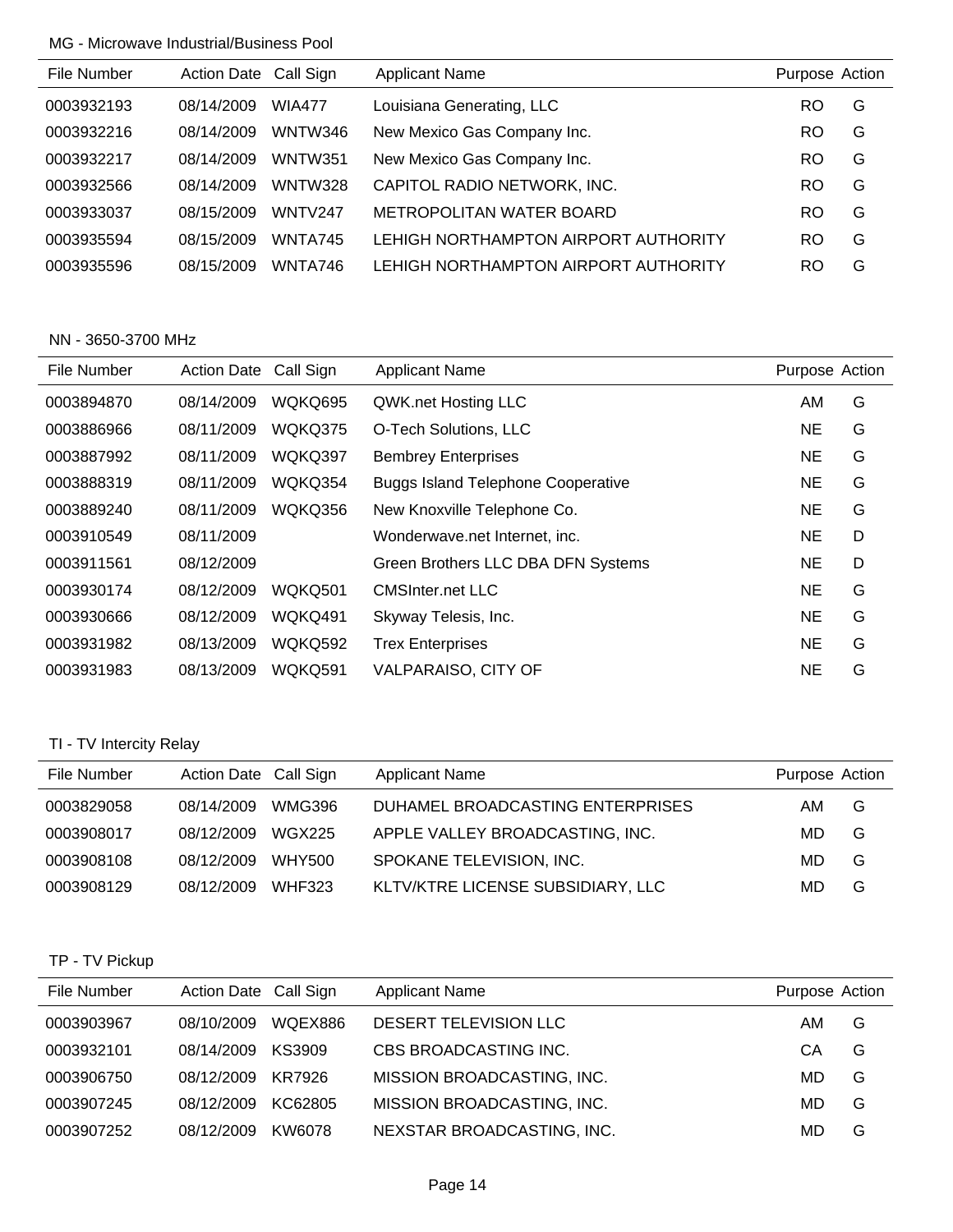TP - TV Pickup

| File Number | Action Date Call Sign |         | Applicant Name             | Purpose Action |   |
|-------------|-----------------------|---------|----------------------------|----------------|---|
| 0003908653  | 08/12/2009 KA44252    |         | NEXSTAR BROADCASTING, INC. | MD.            | G |
| 0003908655  | 08/12/2009            | KA44253 | NEXSTAR BROADCASTING, INC. | MD.            | G |

### TS - TV Studio Transmitter Link

| File Number | Action Date Call Sign |         | Applicant Name                   | Purpose Action |   |
|-------------|-----------------------|---------|----------------------------------|----------------|---|
| 0003829971  | 08/14/2009            | WCT768  | DUHAMEL BROADCASTING ENTERPRISES | AM.            | G |
| 0003908924  | 08/12/2009            | WQKQ539 | R & F BROADCASTING, INC.         | NE.            | G |

# YK - Industrial/Business Pool - Commercial, Trunked

| File Number | Action Date Call Sign |                     | <b>Applicant Name</b>               | Purpose Action |   |
|-------------|-----------------------|---------------------|-------------------------------------|----------------|---|
| 0003886520  | 08/11/2009            | WPOY <sub>224</sub> | R D C COMMUNICATIONS INC            | RO.            | G |
| 0003888621  | 08/11/2009            | WPNW213             | TORRETTA, CHARLES A                 | RO.            | G |
| 0003889976  | 08/11/2009            | WPOY731             | <b>FISHER WIRELESS SERVICES INC</b> | RO             | G |
| 0003889977  | 08/11/2009            | WPNZ740             | FISHER WIRELESS SERVICES INC        | RO             | G |
| 0003889978  | 08/11/2009            | <b>WPN7741</b>      | FISHER WIRELESS SERVICES INC.       | RO             | G |
| 0003889979  | 08/11/2009            | WPOX449             | <b>FISHER WIRELESS SERVICES INC</b> | RO             | G |

# YM - 800 MHz Trunked SMR (SMR, Site-specific)

| File Number | Action Date Call Sign |         | <b>Applicant Name</b>                     | Purpose Action |   |
|-------------|-----------------------|---------|-------------------------------------------|----------------|---|
| 0003931466  | 08/13/2009            | WQGL901 | Nextel License Holdings 4, Inc.           | CA             | G |
| 0003907714  | 08/10/2009            | WPFM788 | RAYMOND S. GADA, DBA RAYS RADIO SHOP INC. | RO.            | G |
| 0003911900  | 08/10/2009            | WQJB773 | Nextel of California, Inc.                | RO.            | G |

#### YX - SMR, 806-821/851-866 MHz, Trunked

| File Number | Action Date Call Sign |         | <b>Applicant Name</b>           | Purpose Action |   |
|-------------|-----------------------|---------|---------------------------------|----------------|---|
| 0003929218  | 08/11/2009            | WPVX717 | Nextel License Holdings 1, Inc. | СA             | G |
| 0003930684  | 08/12/2009            | WQJM956 | Nextel License Holdings 1, Inc. | CА             | G |
| 0003930685  | 08/12/2009            | WQJM957 | Nextel License Holdings 1, Inc. | CА             | G |
| 0003930686  | 08/12/2009            | WQJM958 | Nextel License Holdings 1, Inc. | CА             | G |
| 0003930687  | 08/12/2009            | WQJM959 | Nextel License Holdings 1, Inc. | CА             | G |
| 0003930688  | 08/12/2009            | WQJM960 | Nextel License Holdings 1, Inc. | СA             | G |
| 0003930689  | 08/12/2009            | WQJM961 | Nextel License Holdings 1, Inc. | CА             | G |
| 0003930690  | 08/12/2009            | WQJM962 | Nextel License Holdings 1, Inc. | CА             | G |
| 0003930691  | 08/12/2009            | WQJM963 | Nextel License Holdings 1, Inc. | CА             | G |
| 0003930692  | 08/12/2009            | WQJM964 | Nextel License Holdings 1, Inc. | CА             | G |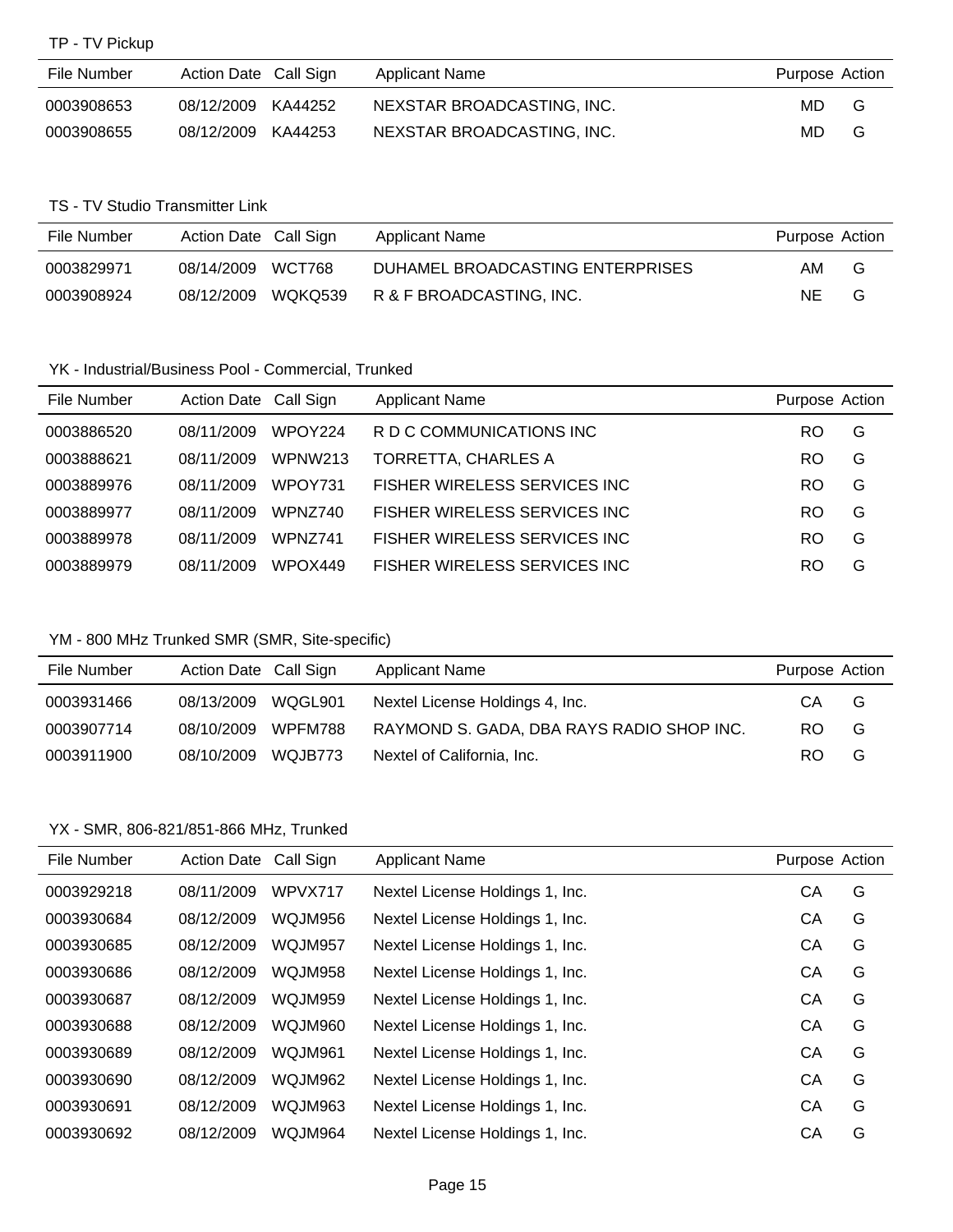# YX - SMR, 806-821/851-866 MHz, Trunked

| File Number | <b>Action Date</b> | Call Sign      | <b>Applicant Name</b>                             | Purpose Action |   |
|-------------|--------------------|----------------|---------------------------------------------------|----------------|---|
| 0003930693  | 08/12/2009         | WQJM965        | Nextel License Holdings 1, Inc.                   | CA             | G |
| 0003930694  | 08/12/2009         | WQJM966        | Nextel License Holdings 1, Inc.                   | CA             | G |
| 0003930695  | 08/12/2009         | WQJM967        | Nextel License Holdings 1, Inc.                   | CA             | G |
| 0003930696  | 08/12/2009         | WQJM968        | Nextel License Holdings 1, Inc.                   | CA             | G |
| 0003931768  | 08/13/2009         | WPMZ510        | NEXTEL LICENSE HOLDINGS 3 INC                     | CA             | G |
| 0003931769  | 08/13/2009         | WPMZ503        | NEXTEL LICENSE HOLDINGS 3 INC                     | CA             | G |
| 0003931770  | 08/13/2009         | WPMZ501        | NEXTEL LICENSE HOLDINGS 3 INC                     | CA             | G |
| 0003887585  | 08/11/2009         | WQJM644        | Nextel License Holdings 1, Inc.                   | MD             | G |
| 0003887586  | 08/11/2009         | WQJM902        | Nextel License Holdings 1, Inc.                   | MD             | G |
| 0003887587  | 08/11/2009         | WQJM681        | Nextel License Holdings 1, Inc.                   | MD             | G |
| 0003887588  | 08/11/2009         | WQJM743        | Nextel License Holdings 1, Inc.                   | MD             | G |
| 0003889846  | 08/11/2009         | WQJM645        | Nextel License Holdings 1, Inc.                   | MD             | G |
| 0003912923  | 08/15/2009         | WQKF695        | Nextel License Holdings 4, Inc.                   | MD             | D |
| 0003912924  | 08/15/2009         | WQKG352        | Nextel of California, Inc.                        | MD             | D |
| 0003912926  | 08/15/2009         | WQKG995        | Nextel License Holdings 1, Inc.                   | MD             | D |
| 0003912927  | 08/15/2009         | WQKH671        | Nextel License Holdings 1, Inc.                   | MD             | D |
| 0003731543  | 08/13/2009         | WQKQ661        | Questar InfoComm Inc                              | <b>NE</b>      | G |
| 0003835837  | 08/15/2009         | <b>WQGI648</b> | NEXTEL COMMUNICATIONS OF THE MID-ATLANTIC, INC WD |                | W |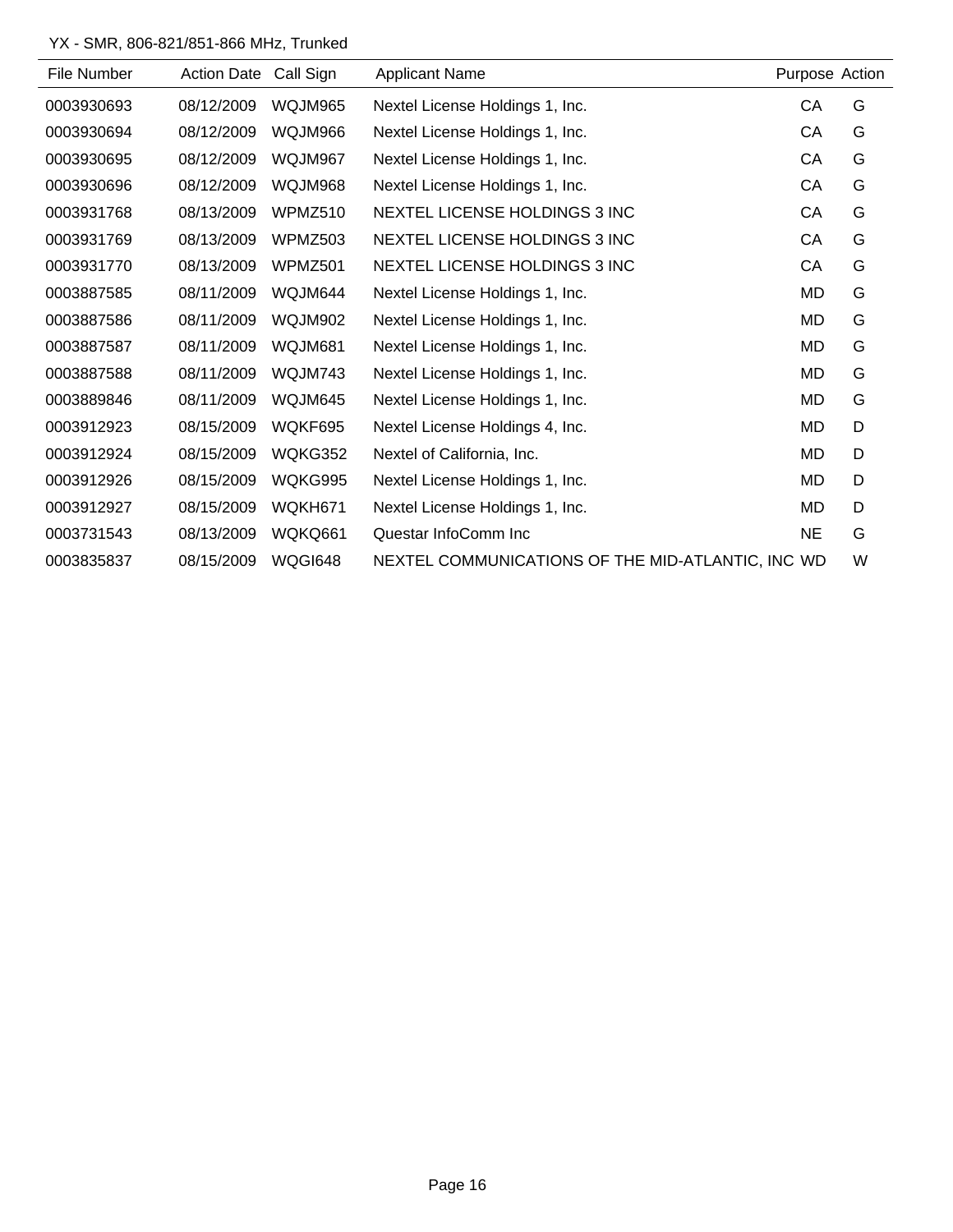# **Below is a listing of licenses that have been acted upon by the Commission.**

AI - Aural Intercity Relay

| Licensee Name    | <b>Action Date</b> | Call Sign     | Act. |
|------------------|--------------------|---------------|------|
| ROY E. HENDERSON | 08/13/2009         | <b>WMF207</b> | M    |
| ROY E. HENDERSON | 08/13/2009         | <b>WMF208</b> | м    |
| WHVN, INC.       | 08/11/2009         | <b>WMF396</b> | M    |
| WHVN, INC.       | 08/11/2009         | <b>WMF395</b> | M    |

#### AS - Aural Studio Transmitter Link

| Licensee Name                    | <b>Action Date</b> | Call Sign      | Act. |
|----------------------------------|--------------------|----------------|------|
| EXODUS BROADCASTING, LLC         | 08/11/2009         | WPVQ478        | M    |
| EXODUS BROADCASTING, LLC         | 08/11/2009         | <b>WMV443</b>  | M    |
| <b>ROY E. HENDERSON</b>          | 08/13/2009         | <b>WLO481</b>  | M    |
| <b>ROY E. HENDERSON</b>          | 08/13/2009         | <b>WMF209</b>  | M    |
| ROY E. HENDERSON                 | 08/13/2009         | <b>WMF206</b>  | M    |
| <b>ROY E. HENDERSON</b>          | 08/13/2009         | WPNN713        | M    |
| ROY E. HENDERSON                 | 08/13/2009         | WPOS761        | M    |
| ROY E. HENDERSON                 | 08/13/2009         | <b>WPOT855</b> | M    |
| SANTA BARBARA BROADCASTING, INC. | 08/11/2009         | <b>WLE416</b>  | M    |
| WHVN, INC.                       | 08/11/2009         | <b>WMF397</b>  | M    |
| WHVN, INC.                       | 08/11/2009         | WPYB904        | M    |

# LP - Broadcast Auxiliary Low Power

| Licensee Name                                      | <b>Action Date</b> | Call Sign       | Act. |
|----------------------------------------------------|--------------------|-----------------|------|
| NVT PORTLAND LICENSEE, LLC, DEBTOR-IN-POSSESSION   | 08/12/2009         | <b>BLP00980</b> | M    |
| NVT WICHITA LICENSEE, LLC, DEBTOR-IN-POSSESSION    | 08/12/2009         | BLP01485        | M    |
| NVT WICHITA LICENSEE, LLC, DEBTOR-IN-POSSESSION    | 08/12/2009         | BLP01446        | M    |
| NVT WICHITA LICENSEE, LLC, DEBTOR-IN-POSSESSION    | 08/12/2009         | <b>BLP01461</b> | M    |
| NVT WICHITA LICENSEE, LLC, DEBTOR-IN-POSSESSION    | 08/12/2009         | BLP01443        | M    |
| NVT WICHITA LICENSEE, LLC, DEBTOR-IN-POSSESSION    | 08/12/2009         | <b>BLP01477</b> | M    |
| NVT YOUNGSTOWN LICENSEE, LLC, DEBTOR-IN-POSSESSION | 08/12/2009         | BLP01149        | M    |

# RP - Broadcast Auxiliary Remote Pickup

| Licensee Name                                      | <b>Action Date</b> | Call Sign     | Act. |
|----------------------------------------------------|--------------------|---------------|------|
| BAYOU CITY BROADCASTING, LLC                       | 08/14/2009         | <b>KPE747</b> | M    |
| KBMT LICENSE COMPANY, LLC                          | 08/12/2009         | WQJQ369       | M    |
| KBMT LICENSE COMPANY, LLC                          | 08/12/2009         | <b>WHE863</b> | M    |
| NVT BIRMINGHAM LICENSEE, LLC, DEBTOR-IN-POSSESSION | 08/12/2009         | <b>KPH499</b> | M    |
| NVT HAWAII LICENSEE, LLC, DEBTOR-IN-POSSESSION     | 08/12/2009         | <b>WQA902</b> | M    |
| NVT HAWAII LICENSEE, LLC, DEBTOR-IN-POSSESSION     | 08/12/2009         | KU3242        | M    |
| NVT HAWAII LICENSEE, LLC, DEBTOR-IN-POSSESSION     | 08/12/2009         | KVK606        | M    |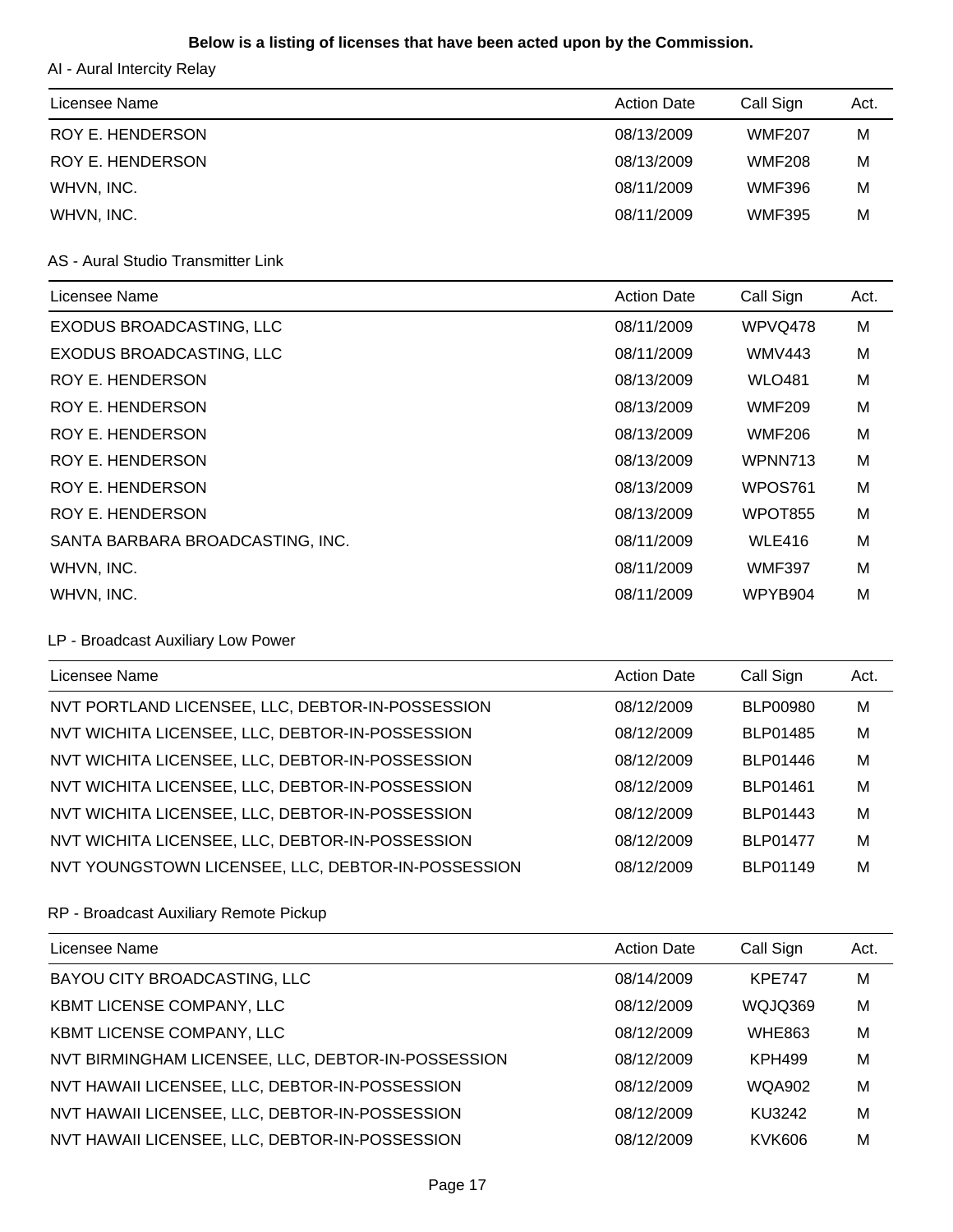## **Below is a listing of licenses that have been acted upon by the Commission.**

RP - Broadcast Auxiliary Remote Pickup

| Licensee Name                                    | <b>Action Date</b> | Call Sign     | Act. |
|--------------------------------------------------|--------------------|---------------|------|
| NVT HAWAII LICENSEE, LLC, DEBTOR-IN-POSSESSION   | 08/12/2009         | KB55356       | M    |
| NVT PORTLAND LICENSEE, LLC, DEBTOR-IN-POSSESSION | 08/12/2009         | <b>KPE208</b> | M    |
| NVT PORTLAND LICENSEE, LLC, DEBTOR-IN-POSSESSION | 08/12/2009         | <b>KPF343</b> | M    |
| NVT PORTLAND LICENSEE, LLC, DEBTOR-IN-POSSESSION | 08/12/2009         | KB55089       | M    |
| NVT PORTLAND LICENSEE, LLC, DEBTOR-IN-POSSESSION | 08/12/2009         | <b>KGY341</b> | M    |
| NVT PORTLAND LICENSEE, LLC, DEBTOR-IN-POSSESSION | 08/12/2009         | <b>KKN672</b> | м    |
| NVT PORTLAND LICENSEE, LLC, DEBTOR-IN-POSSESSION | 08/12/2009         | <b>KUH567</b> | M    |
| NVT PORTLAND LICENSEE, LLC, DEBTOR-IN-POSSESSION | 08/12/2009         | KD3810        | M    |
| NVT PORTLAND LICENSEE, LLC, DEBTOR-IN-POSSESSION | 08/12/2009         | <b>KL2701</b> | M    |
| NVT TOPEKA LICENSEE, LLC, DEBTOR-IN-POSSESSION   | 08/12/2009         | <b>KJR570</b> | M    |
| NVT TOPEKA LICENSEE, LLC, DEBTOR-IN-POSSESSION   | 08/12/2009         | <b>WHE935</b> | м    |
| NVT WICHITA LICENSEE, LLC, DEBTOR-IN-POSSESSION  | 08/12/2009         | <b>KPM641</b> | M    |
| NVT WICHITA LICENSEE, LLC, DEBTOR-IN-POSSESSION  | 08/12/2009         | <b>KAM259</b> | M    |
| <b>ROY E. HENDERSON</b>                          | 08/13/2009         | KC27713       | M    |
| ROY E. HENDERSON                                 | 08/13/2009         | <b>KPM532</b> | M    |
| <b>ROY E. HENDERSON</b>                          | 08/13/2009         | KC24270       | M    |
| <b>ROY E. HENDERSON</b>                          | 08/13/2009         | KB55111       | м    |
| ROY E. HENDERSON                                 | 08/13/2009         | <b>KPE805</b> | M    |
| <b>ROY E. HENDERSON</b>                          | 08/13/2009         | <b>KK2361</b> | M    |
| STATESVILLE FAMILY RADIO CORPORATION             | 08/11/2009         | <b>KL7840</b> | M    |
| WHVN, INC.                                       | 08/11/2009         | <b>KIM697</b> | M    |
| WHVN, INC.                                       | 08/11/2009         | KE6272        | M    |

## TI - TV Intercity Relay

| Licensee Name                                      | <b>Action Date</b> | Call Sign     | Act. |
|----------------------------------------------------|--------------------|---------------|------|
| BAYOU CITY BROADCASTING, LLC                       | 08/14/2009         | <b>WLE698</b> | M    |
| BAYOU CITY BROADCASTING, LLC                       | 08/14/2009         | WPOP941       | M    |
| BAYOU CITY BROADCASTING, LLC                       | 08/14/2009         | <b>WMU597</b> | M    |
| BAYOU CITY BROADCASTING, LLC                       | 08/14/2009         | <b>WMU596</b> | M    |
| BAYOU CITY BROADCASTING, LLC                       | 08/14/2009         | WPOP526       | M    |
| BAYOU CITY BROADCASTING, LLC                       | 08/14/2009         | <b>WMU598</b> | M    |
| BAYOU CITY BROADCASTING, LLC                       | 08/14/2009         | <b>WLE465</b> | M    |
| BAYOU CITY BROADCASTING, LLC                       | 08/14/2009         | WPOP527       | M    |
| BAYOU CITY BROADCASTING, LLC                       | 08/14/2009         | <b>WMU599</b> | M    |
| BETTER LIFE TELEVISION, INC.                       | 08/12/2009         | WPJD852       | M    |
| <b>KBMT LICENSE COMPANY, LLC</b>                   | 08/12/2009         | <b>WHY841</b> | M    |
| NVT BIRMINGHAM LICENSEE, LLC, DEBTOR-IN-POSSESSION | 08/12/2009         | <b>WLG950</b> | M    |
| NVT BIRMINGHAM LICENSEE, LLC, DEBTOR-IN-POSSESSION | 08/12/2009         | <b>WLF437</b> | M    |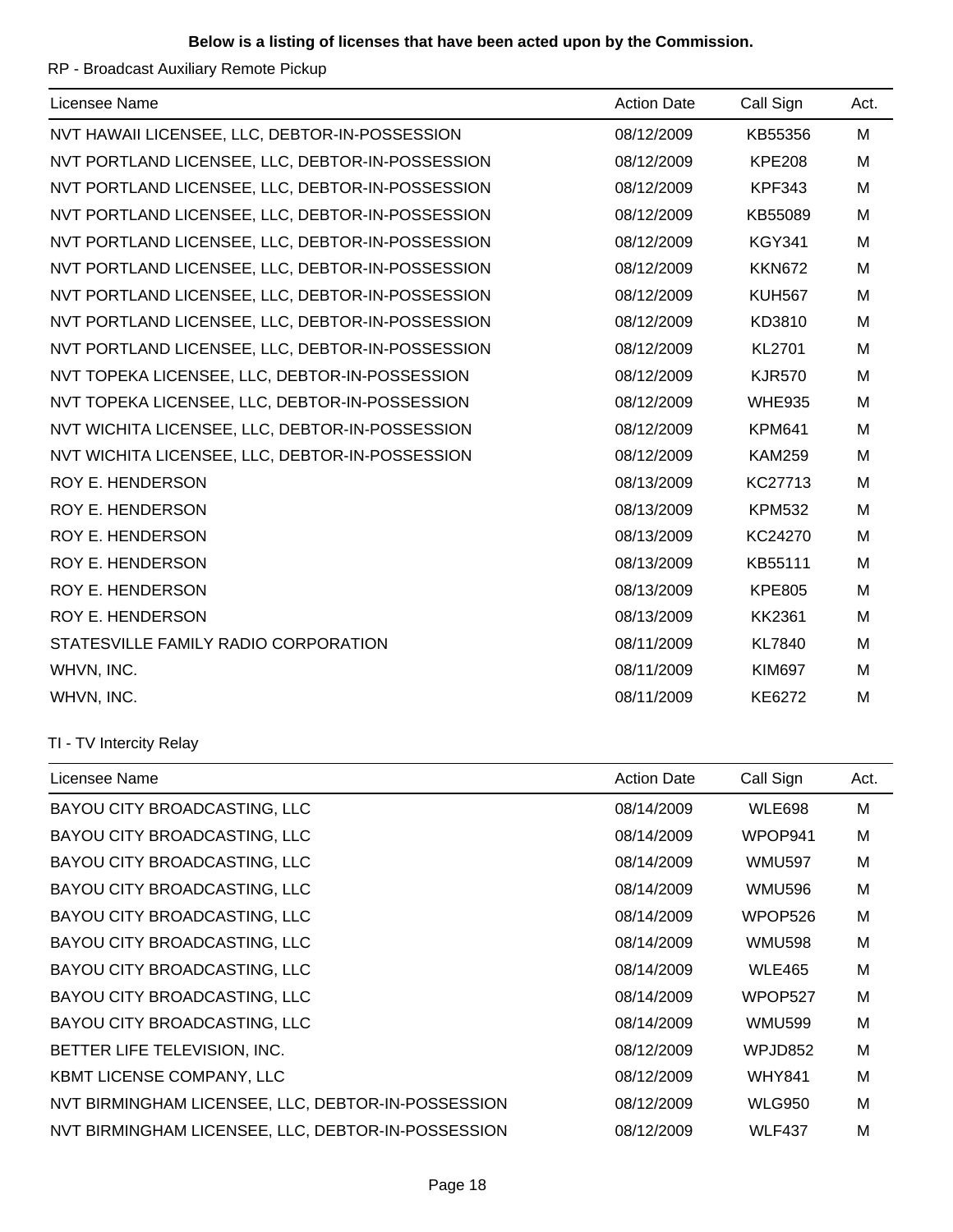TI - TV Intercity Relay

| Licensee Name                                     | <b>Action Date</b> | Call Sign     | Act. |
|---------------------------------------------------|--------------------|---------------|------|
| NVT HAWAII LICENSEE, LLC, DEBTOR-IN-POSSESSION    | 08/12/2009         | KUT66         | M    |
| NVT HAWAII LICENSEE, LLC, DEBTOR-IN-POSSESSION    | 08/12/2009         | <b>WMW917</b> | M    |
| NVT HAWAII LICENSEE, LLC, DEBTOR-IN-POSSESSION    | 08/12/2009         | <b>WFW595</b> | M    |
| NVT HAWAII LICENSEE, LLC, DEBTOR-IN-POSSESSION    | 08/12/2009         | <b>WFW591</b> | M    |
| NVT HAWAII LICENSEE, LLC, DEBTOR-IN-POSSESSION    | 08/12/2009         | <b>WGW978</b> | M    |
| NVT MASON CITY LICENSEE, LLC DEBTOR-IN-POSSESSION | 08/12/2009         | WPXU326       | M    |
| NVT MASON CITY LICENSEE, LLC DEBTOR-IN-POSSESSION | 08/12/2009         | WPXU324       | M    |
| NVT MASON CITY LICENSEE, LLC DEBTOR-IN-POSSESSION | 08/12/2009         | WPNF851       | M    |
| NVT MASON CITY LICENSEE, LLC DEBTOR-IN-POSSESSION | 08/12/2009         | <b>WLP253</b> | M    |
| NVT MASON CITY LICENSEE, LLC DEBTOR-IN-POSSESSION | 08/12/2009         | <b>WFW637</b> | M    |
| NVT MASON CITY LICENSEE, LLC DEBTOR-IN-POSSESSION | 08/12/2009         | WPXY243       | M    |
| NVT PORTLAND LICENSEE, LLC, DEBTOR-IN-POSSESSION  | 08/12/2009         | <b>WLF695</b> | M    |
| NVT PORTLAND LICENSEE, LLC, DEBTOR-IN-POSSESSION  | 08/12/2009         | <b>WLF580</b> | M    |
| NVT PORTLAND LICENSEE, LLC, DEBTOR-IN-POSSESSION  | 08/12/2009         | <b>WLD421</b> | M    |
| NVT PORTLAND LICENSEE, LLC, DEBTOR-IN-POSSESSION  | 08/12/2009         | <b>WHY694</b> | M    |
| NVT PORTLAND LICENSEE, LLC, DEBTOR-IN-POSSESSION  | 08/12/2009         | <b>WCG670</b> | M    |
| NVT PORTLAND LICENSEE, LLC, DEBTOR-IN-POSSESSION  | 08/12/2009         | <b>WAQ249</b> | M    |
| NVT PORTLAND LICENSEE, LLC, DEBTOR-IN-POSSESSION  | 08/12/2009         | <b>WAQ239</b> | M    |
| NVT PORTLAND LICENSEE, LLC, DEBTOR-IN-POSSESSION  | 08/12/2009         | WPNH610       | M    |
| NVT PORTLAND LICENSEE, LLC, DEBTOR-IN-POSSESSION  | 08/12/2009         | WPNH609       | M    |
| NVT PORTLAND LICENSEE, LLC, DEBTOR-IN-POSSESSION  | 08/12/2009         | WPNH608       | M    |
| NVT PORTLAND LICENSEE, LLC, DEBTOR-IN-POSSESSION  | 08/12/2009         | WPNH606       | M    |
| NVT PORTLAND LICENSEE, LLC, DEBTOR-IN-POSSESSION  | 08/12/2009         | <b>WMV714</b> | M    |
| NVT PORTLAND LICENSEE, LLC, DEBTOR-IN-POSSESSION  | 08/12/2009         | <b>WLQ307</b> | M    |
| NVT PORTLAND LICENSEE, LLC, DEBTOR-IN-POSSESSION  | 08/12/2009         | <b>WLI977</b> | M    |
| NVT PORTLAND LICENSEE, LLC, DEBTOR-IN-POSSESSION  | 08/12/2009         | <b>WLF697</b> | M    |
| NVT PORTLAND LICENSEE, LLC, DEBTOR-IN-POSSESSION  | 08/12/2009         | <b>WLF696</b> | M    |
| NVT PORTLAND LICENSEE, LLC, DEBTOR-IN-POSSESSION  | 08/12/2009         | WPNH607       | M    |
| NVT SAVANNAH LICENSEE, LLC, DEBTOR-IN-POSSESSION  | 08/12/2009         | WPNB971       | M    |
| NVT TOPEKA LICENSEE, LLC, DEBTOR-IN-POSSESSION    | 08/12/2009         | WPOR970       | M    |
| NVT TOPEKA LICENSEE, LLC, DEBTOR-IN-POSSESSION    | 08/12/2009         | <b>WHM960</b> | M    |
| NVT TOPEKA LICENSEE, LLC, DEBTOR-IN-POSSESSION    | 08/12/2009         | <b>WHM959</b> | M    |
| NVT TOPEKA LICENSEE, LLC, DEBTOR-IN-POSSESSION    | 08/12/2009         | <b>WHG309</b> | M    |
| NVT TOPEKA LICENSEE, LLC, DEBTOR-IN-POSSESSION    | 08/12/2009         | <b>WHG308</b> | M    |
| NVT TOPEKA LICENSEE, LLC, DEBTOR-IN-POSSESSION    | 08/12/2009         | <b>WHG306</b> | M    |
| NVT TOPEKA LICENSEE, LLC, DEBTOR-IN-POSSESSION    | 08/12/2009         | <b>WHG305</b> | M    |
| NVT TOPEKA LICENSEE, LLC, DEBTOR-IN-POSSESSION    | 08/12/2009         | <b>WBM727</b> | M    |
| NVT TOPEKA LICENSEE, LLC, DEBTOR-IN-POSSESSION    | 08/12/2009         | KZG22         | M    |
| NVT TOPEKA LICENSEE, LLC, DEBTOR-IN-POSSESSION    | 08/12/2009         | KZG21         | M    |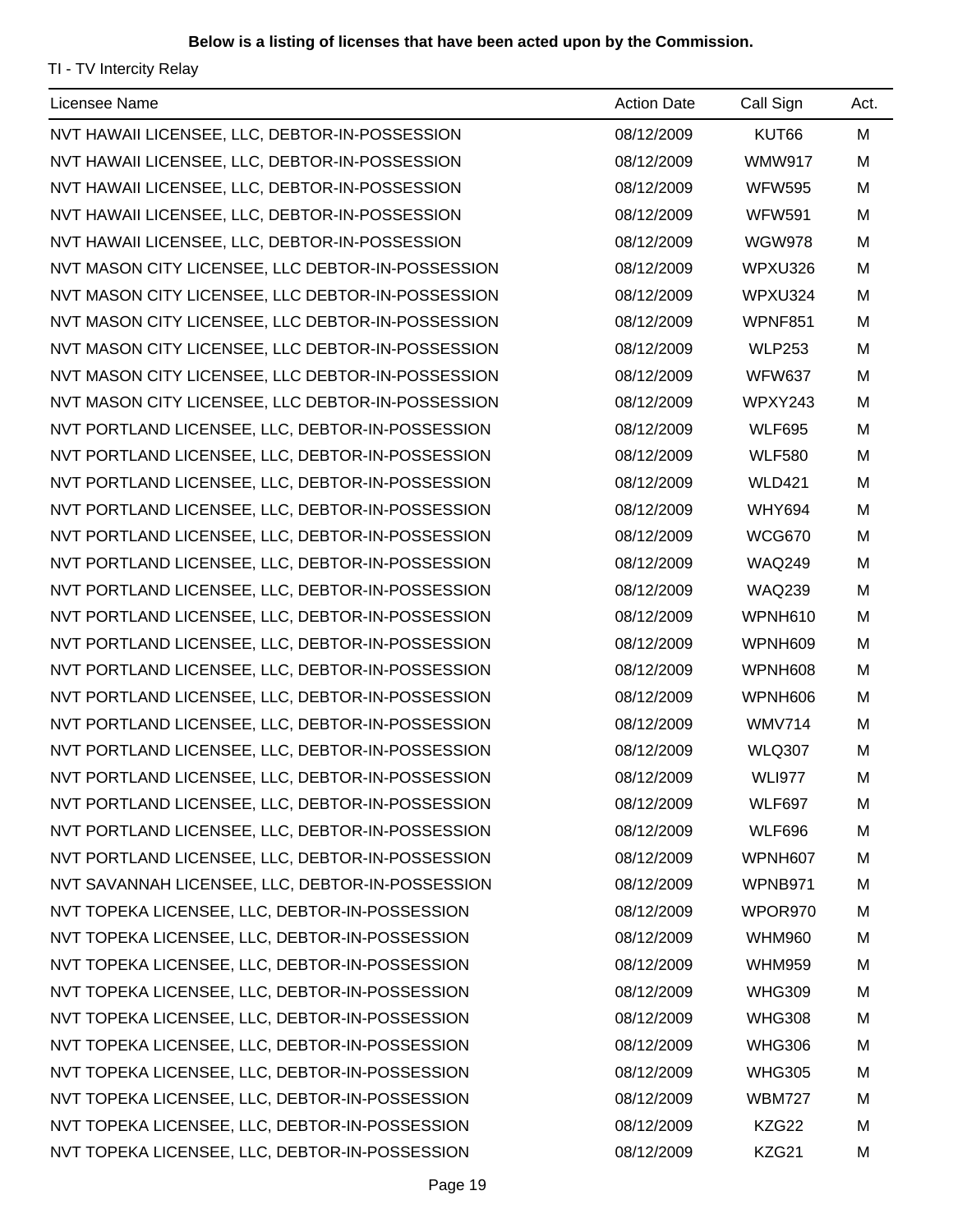## **Below is a listing of licenses that have been acted upon by the Commission.**

TI - TV Intercity Relay

| Licensee Name                                   | <b>Action Date</b> | Call Sign     | Act. |
|-------------------------------------------------|--------------------|---------------|------|
| NVT WICHITA LICENSEE, LLC, DEBTOR-IN-POSSESSION | 08/12/2009         | <b>KAY85</b>  | M    |
| NVT WICHITA LICENSEE, LLC, DEBTOR-IN-POSSESSION | 08/12/2009         | KAY84         | M    |
| NVT WICHITA LICENSEE, LLC, DEBTOR-IN-POSSESSION | 08/12/2009         | <b>WLJ621</b> | M    |
| NVT WICHITA LICENSEE, LLC, DEBTOR-IN-POSSESSION | 08/12/2009         | <b>WLJ618</b> | M    |
| NVT WICHITA LICENSEE, LLC, DEBTOR-IN-POSSESSION | 08/12/2009         | <b>WLJ617</b> | M    |
| NVT WICHITA LICENSEE, LLC, DEBTOR-IN-POSSESSION | 08/12/2009         | <b>WLJ616</b> | M    |
| NVT WICHITA LICENSEE, LLC, DEBTOR-IN-POSSESSION | 08/12/2009         | <b>WLJ596</b> | M    |
| NVT WICHITA LICENSEE, LLC, DEBTOR-IN-POSSESSION | 08/12/2009         | <b>WLJ585</b> | M    |
| NVT WICHITA LICENSEE, LLC, DEBTOR-IN-POSSESSION | 08/12/2009         | WGZ666        | M    |
| NVT WICHITA LICENSEE, LLC, DEBTOR-IN-POSSESSION | 08/12/2009         | KES66         | M    |
| NVT WICHITA LICENSEE, LLC, DEBTOR-IN-POSSESSION | 08/12/2009         | KAY86         | M    |
| NVT WICHITA LICENSEE, LLC, DEBTOR-IN-POSSESSION | 08/12/2009         | <b>WCX503</b> | M    |
| NVT WICHITA LICENSEE, LLC, DEBTOR-IN-POSSESSION | 08/12/2009         | WPSS879       | M    |
| NVT WICHITA LICENSEE, LLC, DEBTOR-IN-POSSESSION | 08/12/2009         | WJI32         | M    |

TP - TV Pickup

| Licensee Name                                      | <b>Action Date</b> | Call Sign     | Act. |
|----------------------------------------------------|--------------------|---------------|------|
| BAYOU CITY BROADCASTING, LLC                       | 08/14/2009         | KB55052       | M    |
| BAYOU CITY BROADCASTING, LLC                       | 08/14/2009         | KB55018       | M    |
| KBMT LICENSE COMPANY, LLC                          | 08/12/2009         | KB55074       | M    |
| NVT BIRMINGHAM LICENSEE, LLC, DEBTOR-IN-POSSESSION | 08/12/2009         | KA74939       | M    |
| NVT HAWAII LICENSEE, LLC, DEBTOR-IN-POSSESSION     | 08/12/2009         | KA95388       | M    |
| NVT HAWAII LICENSEE, LLC, DEBTOR-IN-POSSESSION     | 08/12/2009         | KA74874       | M    |
| NVT HAWAII LICENSEE, LLC, DEBTOR-IN-POSSESSION     | 08/12/2009         | KA74871       | M    |
| NVT MASON CITY LICENSEE, LLC DEBTOR-IN-POSSESSION  | 08/12/2009         | KB97035       | M    |
| NVT PORTLAND LICENSEE, LLC, DEBTOR-IN-POSSESSION   | 08/12/2009         | <b>KR7803</b> | M    |
| NVT PORTLAND LICENSEE, LLC, DEBTOR-IN-POSSESSION   | 08/12/2009         | <b>KR7801</b> | M    |
| NVT PORTLAND LICENSEE, LLC, DEBTOR-IN-POSSESSION   | 08/12/2009         | KK4413        | M    |
| NVT PORTLAND LICENSEE, LLC, DEBTOR-IN-POSSESSION   | 08/12/2009         | KB55840       | M    |
| NVT PORTLAND LICENSEE, LLC, DEBTOR-IN-POSSESSION   | 08/12/2009         | KA2245        | M    |
| NVT PORTLAND LICENSEE, LLC, DEBTOR-IN-POSSESSION   | 08/12/2009         | KA2244        | M    |
| NVT PORTLAND LICENSEE, LLC, DEBTOR-IN-POSSESSION   | 08/12/2009         | KA2242        | M    |
| NVT SAVANNAH LICENSEE, LLC, DEBTOR-IN-POSSESSION   | 08/12/2009         | KC26275       | M    |
| NVT SAVANNAH LICENSEE, LLC, DEBTOR-IN-POSSESSION   | 08/12/2009         | <b>KE5762</b> | M    |
| NVT TOPEKA LICENSEE, LLC, DEBTOR-IN-POSSESSION     | 08/12/2009         | KA74985       | M    |
| NVT TOPEKA LICENSEE, LLC, DEBTOR-IN-POSSESSION     | 08/12/2009         | KA74980       | M    |
| NVT TOPEKA LICENSEE, LLC, DEBTOR-IN-POSSESSION     | 08/12/2009         | KA74929       | M    |
| NVT WICHITA LICENSEE, LLC, DEBTOR-IN-POSSESSION    | 08/12/2009         | <b>KS2124</b> | M    |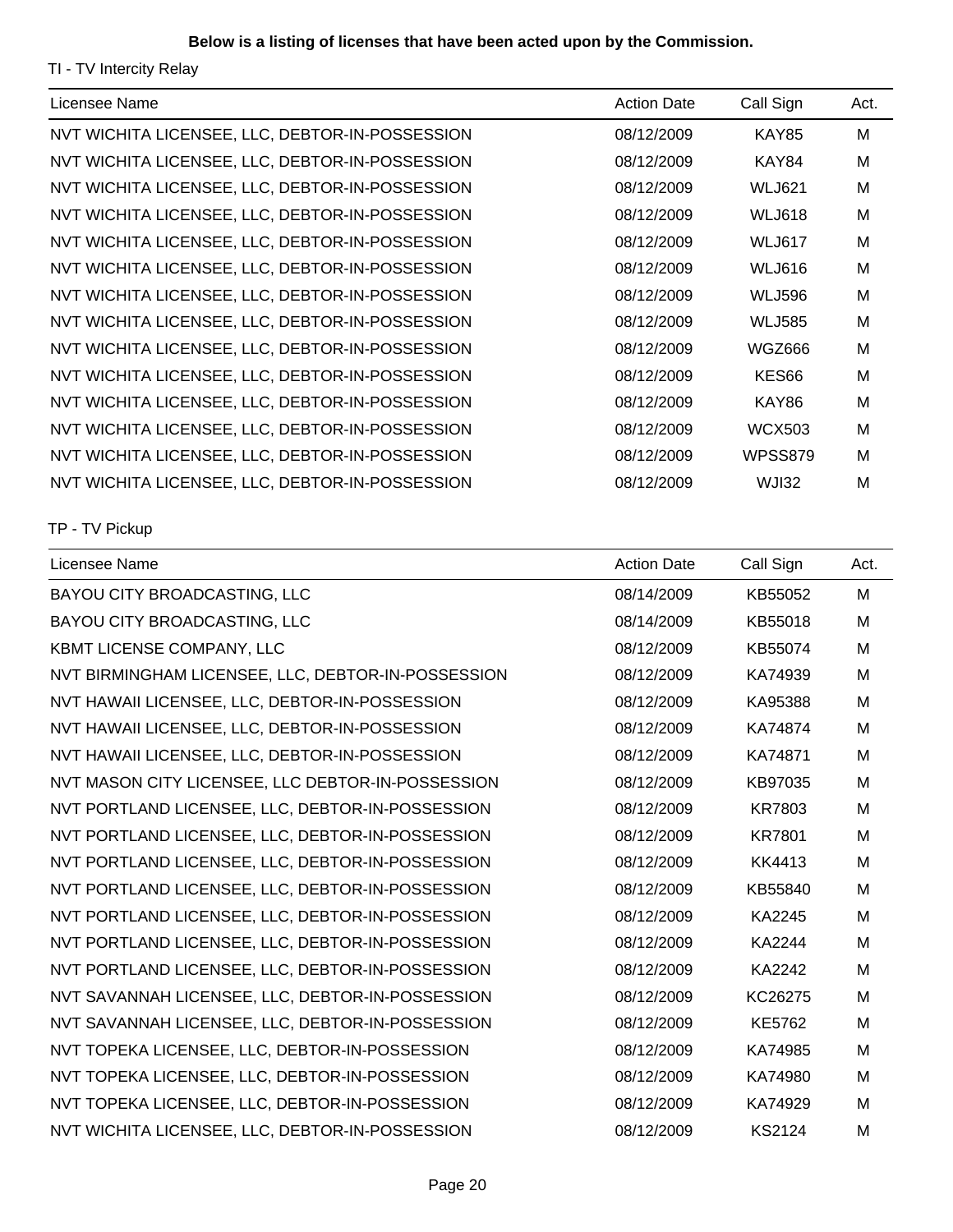# **Below is a listing of licenses that have been acted upon by the Commission.**

TP - TV Pickup

| Licensee Name                                      | <b>Action Date</b> | Call Sign | Act. |
|----------------------------------------------------|--------------------|-----------|------|
| NVT WICHITA LICENSEE, LLC, DEBTOR-IN-POSSESSION    | 08/12/2009         | KD3359    | M    |
| NVT WICHITA LICENSEE, LLC, DEBTOR-IN-POSSESSION    | 08/12/2009         | KB96969   | M    |
| NVT WICHITA LICENSEE, LLC, DEBTOR-IN-POSSESSION    | 08/12/2009         | KB55640   | M    |
| NVT WICHITA LICENSEE, LLC, DEBTOR-IN-POSSESSION    | 08/12/2009         | KU5963    | M    |
| NVT YOUNGSTOWN LICENSEE, LLC, DEBTOR-IN-POSSESSION | 08/12/2009         | KE5689    | M    |

#### TS - TV Studio Transmitter Link

| Licensee Name                                      | <b>Action Date</b> | Call Sign     | Act. |
|----------------------------------------------------|--------------------|---------------|------|
| BAYOU CITY BROADCASTING, LLC                       | 08/14/2009         | WQIR640       | M    |
| BAYOU CITY BROADCASTING, LLC                       | 08/14/2009         | <b>WHY271</b> | M    |
| BAYOU CITY BROADCASTING, LLC                       | 08/14/2009         | WQIR660       | M    |
| BAYOU CITY BROADCASTING, LLC                       | 08/14/2009         | WQIR630       | M    |
| KBMT LICENSE COMPANY, LLC                          | 08/12/2009         | WQGX550       | M    |
| NVT HAWAII LICENSEE, LLC, DEBTOR-IN-POSSESSION     | 08/12/2009         | <b>WCX539</b> | M    |
| NVT MASON CITY LICENSEE, LLC DEBTOR-IN-POSSESSION  | 08/12/2009         | <b>KIO47</b>  | M    |
| NVT MASON CITY LICENSEE, LLC DEBTOR-IN-POSSESSION  | 08/12/2009         | WQHL536       | M    |
| NVT MASON CITY LICENSEE, LLC DEBTOR-IN-POSSESSION  | 08/12/2009         | WQHL531       | M    |
| NVT PORTLAND LICENSEE, LLC, DEBTOR-IN-POSSESSION   | 08/12/2009         | WRS33         | M    |
| NVT SAVANNAH LICENSEE, LLC, DEBTOR-IN-POSSESSION   | 08/12/2009         | KUQ53         | M    |
| NVT WICHITA LICENSEE, LLC, DEBTOR-IN-POSSESSION    | 08/12/2009         | KAN68         | M    |
| NVT WICHITA LICENSEE, LLC, DEBTOR-IN-POSSESSION    | 08/12/2009         | <b>WLO267</b> | м    |
| NVT WICHITA LICENSEE, LLC, DEBTOR-IN-POSSESSION    | 08/12/2009         | <b>WHY358</b> | M    |
| NVT YOUNGSTOWN LICENSEE, LLC, DEBTOR-IN-POSSESSION | 08/12/2009         | WPOP954       | M    |

# TT - TV Translator Relay

| Licensee Name                                    | <b>Action Date</b> | Call Sign     | Act. |
|--------------------------------------------------|--------------------|---------------|------|
| NVT PORTLAND LICENSEE, LLC, DEBTOR-IN-POSSESSION | 08/12/2009         | <b>WME861</b> | м    |
| NVT PORTLAND LICENSEE, LLC, DEBTOR-IN-POSSESSION | 08/12/2009         | <b>WME860</b> | M    |
| NVT PORTLAND LICENSEE, LLC, DEBTOR-IN-POSSESSION | 08/12/2009         | <b>WME859</b> | M    |
| NVT PORTLAND LICENSEE, LLC, DEBTOR-IN-POSSESSION | 08/12/2009         | <b>WLQ304</b> | M    |
| NVT PORTLAND LICENSEE, LLC, DEBTOR-IN-POSSESSION | 08/12/2009         | <b>WLI981</b> | M    |
| NVT PORTLAND LICENSEE, LLC, DEBTOR-IN-POSSESSION | 08/12/2009         | <b>WLI980</b> | M    |
| NVT PORTLAND LICENSEE, LLC, DEBTOR-IN-POSSESSION | 08/12/2009         | <b>WLI976</b> | м    |